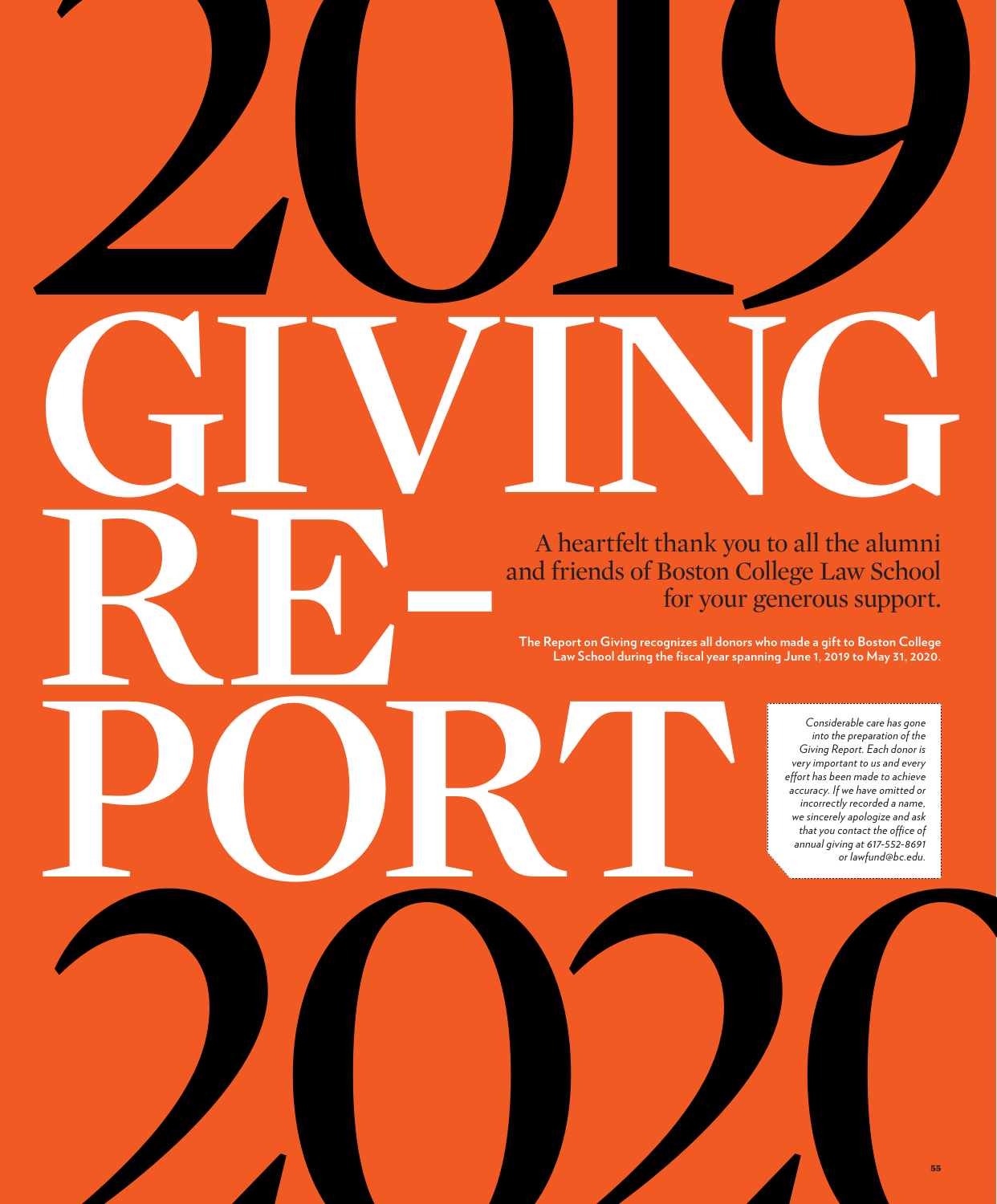# DEAN'S COUNCIL GIVING SOCIETIES

**HUBER SOCIETY** \$50,000+

Alumni and Friends Kathryn Jean Barton '87 James A. Champy '68 and Lois Champy Robert K. Decelles '72 and Mary L. Dupont David T. Flanagan '73 and Kaye Flanagan

Michael K. Fee '84 and Elizabeth Clancy Fee Anne R. Gordon '11 Steven D. Levy '22 Rita-Anne O'Neill '04 R. Robert Popeo '61 Philip Privitera '95 and Toni-Ann Privitera

**The Dean's Council recognizes the generosity of the many alumni, parents, and friends of Boston College Law School who make leadership gifts.** 

## **ST. THOMAS MORE SOCIETY** \$100,000+

Alumni and Friends

Elisabeth Nystrom Bonnier Johan Bonnier Karl-Adam Bonnier Lisen Bonnier Louis Bonnier Matias Bonnier Tor Bonnier

> **SLIZEWSKI SOCIETY** \$25,000+

**SULLIVAN SOCIETY** \$10,000+

Edward T. Hanley Jr. '86 Thomas Jalkut '76 and Maryann Jalkut Fred Salvucci and Rose Salvucci

Corporations and Foundations Fidelity Charitable Gift

## Alumni and Friends

Danielle Salvucci Black '96 and Brian R. Black Stephen J. and Mary Brogan Jonathan Bryan Brooks '99 and Emilie Hyams John D. Cooney David A. T. Donohue '71

## Alumni and Friends

Susan Linehan Beaumont '86 and Thomas J. Beaumont Robert M. Bloom '71 Kevin Martin Brown '87 Richard P. Campbell '74 Paul T. and Kimberly L. Dacier Jeffrey M. Drubner '90 Juliet Ann Eurich '76 Thomas Edward Gaynor '01 William F. Griffin '14 John E. Heraty '69 Geoffrey Edward Hobart '85 Ruth-Arlene Wood Howe '74 Michael D. Jones '76 and Vicki L. Hawkins-Jones '76 Stephen Wells Kidder '78 and Judith A. Malone '78 Joan A. Leake James H. Lerner '80 and Patricia Rocha '82 Ray Madoff Carmine A. Martignetti James E. McDermott '80 and Sharon Bazarian Matthew L. McGinnis '91 John J. McHale '75

Kathleen M. McKenna '78 Robert C. Mendelson '80 Mark Charles Michalowski '85 F. Thomas O'Halloran '80 Harry O'Mealia '81 and Lynn R. O'Mealia Wayne Owen Martin J. Pasqualini '90 and Kathleen O. Pasqualini '90 Jeanne Marie Picerne '92 Deirdre O'Connor Quinn '90 and Patrick T. Quinn Alan I. Saltman '73 Hon. Miriam Mattinen Shearing '64 Paul E. Sullivan '69 John A. Tarantino '81 and Patrice Tarantino Ann Taylor '94 Robert A. Trevisani '58 Joseph Michael Vanek '87 and Laura L. Vanek John R. Walkey '63 Robert Joseph Weber '92 and Patricia M. Weber Debra Wong Yang '85 James J. Yukevich '78

Thomas A. Zaccaro '84

Charles Gulino '59 and Barbara V. Gulino Robert D. Keefe '72 James M. Kennedy '84 Jerome L. and Phyllis Rappaport

Michael J. Puzo '77 and Christine Puzo Michael J. Richman '85 Jeffrey S. Sabin '77 Richard A. Spillane Jr. Joseph M. Stockwell '85 and Ann Boyd Stockwell David C. Weinstein '75

## Corporations and Foundations

Ayco Charitable Foundation Bank of America Charitable Gift Fund The Benevity Community Impact Fund The Commonwealth Charitable Fund Inc. Ernst & Young LLP Goulston & Storrs Martignetti Companies Mintz, Levin, Cohn, Ferris, Glovsky & Popeo PC Peach Pit Foundation Allison and Robert Price Family Foundation Sullivan & Cromwell LLP Thalheimer-Eurich Charitable Fund Inc. Walt Disney Co. Foundation

## Corporations and

Foundations Miss Wallace Minot Leonard Foundation Phyllis & Jerome Lyle Rappaport Foundation Schwab Fund for Charitable Giving

## Corporations and Foundations

David Bohnett Foundation Goldman Sachs Gives Kirkland & Ellis, LLP K. P. M. G. Foundation Ropes & Gray LLP

## IGNATION CIRCLE

*Individuals whose lifetime gifts to BC Law exceed \$1 million.*

**John F. Boc '74 James A. Champy '68 David A. T. Donohue '71 Darald R. Libby '55† Jerome L. and Phyllis Rappaport Phyllis & Jerome Lyle Rappaport Foundation Marianne D. Short '76 and** 

**Raymond L. Skowyra Jr. David C. Weinstein '75**

*Law School alumni whose lifetime gifts to BC and BC Law exceed \$1 million.*

**Julian J. D'Agostine '53† James Dawson Carey '91 Robert K. Decelles '72 Charles J. Gulino '59 Michael E. Mone '67† George J. Yost III '75**

56 BC LAW MAGAZINE *Summer 2020*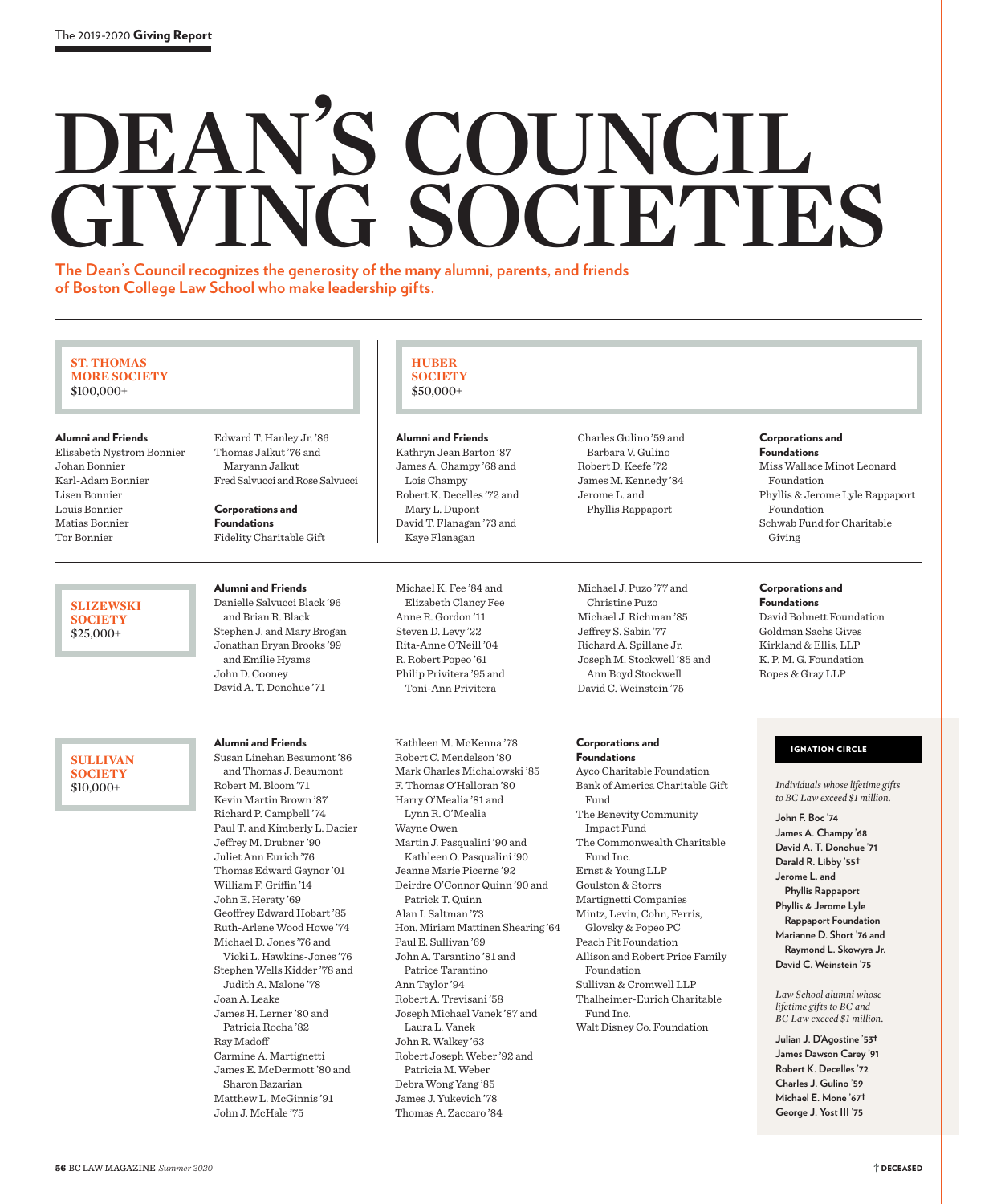## **HOUGHTELING SOCIETY** \$5,000+

## Alumni and Friends

Richard Alan Aborn '69 Tristan Gans Axelrod '14 Andrew Borggaard '96 and Jennifer Borggaard '96 George G. Burke '59 Thomas R. Burton III '96 Kevin B. Callanan '67 and Nancy Mahoney Callanan Kevin Michael Carome '82 Leo P. Carroll '69 John Gilmore Childers '81 Katherine Litman Cohen '76

## Hon. J. Elizabeth Cremens '74 John R. Curran '80 and Franes A. Curran Karen G. Del Ponte '83 Suzanne Vitagliano Del Vecchio '67 Anthony Michael DeVito III '78 Clover M. Drinkwater '81 Peter Armstrong Egan '98 Arianna Evers '09 and Austin R. Evers '09 Richard A. Feinstein '77 Elizabeth R. Freeman '88 Stephen Vincent Gimigliano '83 Deb Goldberg '83 and Michael Winter Harry Hadiaris and Marcia J. Leander Christopher P. Harvey '86 and Christine M. Harvey

Paul K. Connolly '69 and

John E. Henry '91 and Mary-Beth Henry '93 Linda J. Hoard '81 Mary R. Jeka '83 Linda Heller Kamm '67 Jane Lisman Katz '72 Michael Frederick Klein '86 Rafael Klotz '98 Jane P. Kourtis '89 Stephen Allan Kremer '95 Marc S. Lampkin '91 Vincent W. Lau '97 Edward R. Leahy '71 Christopher C. Mansfield '75 and Laura Lee Mansfield Daniel J. Meehan '72 Dennis M. Meyers '73 John T. Montgomery '75 Joseph Justin Mueller '00 Pamelee Murphy

Anne Rickard Jackowitz '89

Jason Northcutt '00 and Jeanne M. Northcutt '01 Jo Ellen Ojeda '79 and Enrique Ojeda Robert L. Peabody '83 John M. Pereira '81 David Austin Philbin '69 Kenneth S. Prince '75 Carol Frances Relihan '82 David Mitchell Rievman '87 Fradique A. Rocha '80 Sharon R. Ryan '85 Jon D. Schneider '68 Albert Sebag '99 Gary M. Sidell '77 and Phyllis Cela '76 Lawrence R. Sidman '73 Lawrence O. Spaulding '72 Carolyn P. Stennett '91 James C. Sturdevant '72

George William Mykulak '81 and Holly Mykulak John D. Norberg '95 and Margaret A. Norberg Donal J. Orr '83 Christine Conley Palladino '93 Joseph Matthew Pari '87 C. Stephen Parker Jr. '75 and Kathleen King Parker '75 R. Joseph Parker '69 Sailesh Kanu Patel '99 Richard C. Pedone '95 Sunjlee D. Pegram '83 Rosemary Ratcliff '94 Gary S. Rattet '78 James R. Repetti '80 and Susan R. Repetti '80 Stephen D. Riden '99 and Siri E. Nilsson '11 Sander A. Rikleen'76 and Lauren Stiller Rikleen '79 Christopher Marshal Robbins and Melanie S. Robbins '94 Paul G. Roberts '73 and Annelle R. Roberts Dana L. Robinson '06 Matthew J. Rogers '14 and Jennifer M. Rogers '16 Vincent D. Rougeau Colm P. Ryan '08 and Leslie M. Schmidt '08 Carla A. Salvucci '03 Herbert J. Schneider '64 and

John F. Ventola '94 and Elaine Shimkin Ventola '94 Kathleen Alyce Waters '94 James P. Whitters '69 James M. Wilton '90 Daniel J. Wright '09

## Corporations and Foundations

CVR Associates Inc. Conn, Kavanaugh, Rosenthal, Peisch & Ford. LLP Goldberg Family Foundation The Eleanor F. Langan Foundation of 1997 Liberty Mutual Group Inc. National Philanthropic Trust Rhode Island Foundation The Sturdevant Law Firm United Way of Rhode Island

Richard J. Schulman '70 Deborah C. Segal '90 Brenda R. Sharton '90 Lee Shenker '03 Hon. Mitchell J. Sikora '69

Virginia Stanton Smith '84 Courtney Donlin Trombly '01 Chandler H. Udo '08 Carol Vasconcellos '09 Caitlin Elizabeth Vaughn '09 Patric Miller Verrone '84 Arlene M. Violet '74 Sarah E. Walters '97 Mark J. Warner '89 and Susan F. Warner Barry L. Weisman '69 Eleanor P. Williams '06

Craig E. Smith

## **DOOLEY SOCIETY** \$2,500+ \$2,000+ FOR GRADUATES 5-9 YEARS OUT<br>\$1,500+ FOR GRADUATES<br>1-4 YEARS OUT

## Alumni and Friends

Reuben B. Ackerman '02 Adam Michael Baker '08 Marilyn E. Beckley '69 Stephanie W. Berdik '04 Clyde Dennings Bergstresser '74 Michael John Bevilacqua '82 and Ann M. Bevilacqua Elizabeth V. Brannan-Jaen '78 Stephen W. Brice '84 Margaret A. Brown '79 Steven L. Brown '90 Jason William Bryan '02 Simon Benjamin Burce '08 and Cathleen J. Tomaszewski Burce Janet E. Butler '81 Kathleen M. Caminiti '87 R. Michael Cassidy and Mary Beth Cassidy Thomas J. Cataldo '92 Esther Chang '07 David Anthony Cifrino '89 Colin A. Coleman '87 Hon. Thomas Edward Connolly '69

Nancy J. Connolly Xiomara Corral '87 Daniel C. Crane '75 Andrew Charles Crawford '15 Deirdre Ann Cunnane '89 Maureen E. Curran '91 Laurel E. Davis 06 Elizabeth A. Deakin '75 Buckmaster De Wolf '94 Jaffe Dean Dickerson '75 James P. Dowden '00 Joseph W. Downs III '74 Nancy Downs Hon. Wilbur P. Edwards Jr. '84 and Evelynne L. Swagerty '84 John J. Egan '69 Michael C. Egan '07 David W. Ellis '81 Stephen V. Falanga '92 and Margaret M. Falanga Susan Hanmer Farina '94 and Dino Farina Scott A. Faust '85 Gary S. Fentin '69 and Susan Fentin Joseph W. Gannon '72 Paula W. Gold '67 Dean M. Hashimoto and Victoria Turbini Kelly Lane Hiller '98 and Thomas Hiller Edward T. Hinchey '81 and Tanya Oldenhoff Hinchey John Legus Hunt '95

## Sandra L. Jesse '81 Adolfo Enrique Jimenez '90 Tamsin Kaplan '92 James F. Kavanaugh Jr. '77 Thomas L. Kennedy '69 Raymond J. Kenney Jr. '58 Dennis R. La Fiura '77 and Mary H. La Fiura Dennis A. Lalli '77 James D. Laur '86 Brian Patrick Lenihan '93 Steven Lenkowsky '76 David Leslie '74 Deborah M. Lodge '76 John P. Lydon '16 Thomas F. Maffei '71 John F. Malitzis '92 Patricia A. Markus '92 Kristen J. Mathews '98 Richard J. McCready '84 and Rosemary McCready '84 Hugh G. McCrory Jr. '86 William A. McGee '14 Terence A. McGinnis '75 Hon. Matthew L. McGrath III '79 Brian C. McPeake '04 Ann L. Milner '86 Richard Mirabito '89 Nourr Al Mosawy and Hala Al-Sarraf Catherine Oliver Murphy '79 George Joseph Murphy '79 Vicente Matias Murrell '95

# Diane Schneider

## Corporations and Foundations

Berkshire Taconic Community Foundation Coca Cola Enterprises Inc. ExxonMobil Corporation General Electric Company Goldman, Sachs & Co. Holland & Knight LLP Morgan, Lewis & Bockius LLP Renaissance Charitable Foundation Inc. Vanguard Charitable WilmerHale LLP

## PROFESSORSHIPS AND FACULTY SUPPORT

**David and Pamela Donohue Assistant Professorship Robert F. Drinan, SJ, Chair at Boston College John C. Ford, SJ, Faculty Research Endowment Richard G. Huber Visitorship William J. Kenealy, SJ, Professorship Michael and Helen Lee Distinguished Scholar Endowment** 

**Darald and Juliet Libby Professorship Liberty Mutual Professorship J. Donald Monan, SJ, University Professorship Jerome Lyle Rappaport Distinguished Visiting Professor in Law and Public Policy Marianne D. Short and Ray Skowyra Sesquicentennial Assistant Professorship**

## ENDOWED SCHOLARSHIP FUNDS

Cornerstone Scholarships *Gifts of \$1 million or more* **Molly and Phil Weinstein Scholarship**

## Endowed Scholarship Funds *Gifts of \$250,000 or more*

- **Lawrence A. Adelman '78 Endowed Scholarship**
- **Anonymous Boston College Law School Scholarship Professor Hugh J. Ault and Martina David-Ault Scholarship Roger M. Bougie Boston College Law School Scholarship**

**Eugene and Mary Carey Scholarship Fund at Boston College Law School James A. '68 and Lois Champy Scholarship Daniel B. Curnane Endowment Dacier Family Boston College Law School Scholarship Decelles Family Veterans Law Scholarship Gulino Family Scholarship Bill & Lynn Kargman Family Scholarship Francis, Josephine B., and Robert D. Keefe Scholarship Philip E. and Ada J. Lukey Endowment Ann and Raymond T. Mancini Scholarship Antonio and Anthony Mancini Scholarship**

**Mansfield Family Boston College Law School Scholarship Michael E. Mone, Esq., Endowed Scholarship Honorable Francis P. O'Connor '53 Scholarship Jeanne and Ronald Picerne Family Boston College Law School Scholarship R. Robert Popeo Endowed Scholarship Fund at Boston College Law School Lawrence and Lillian Solomon Fellowship Spillane Scholarship Endowment Tedd J. and Victoria E. Syak Fund Vanek Family Boston College Law School Scholarship**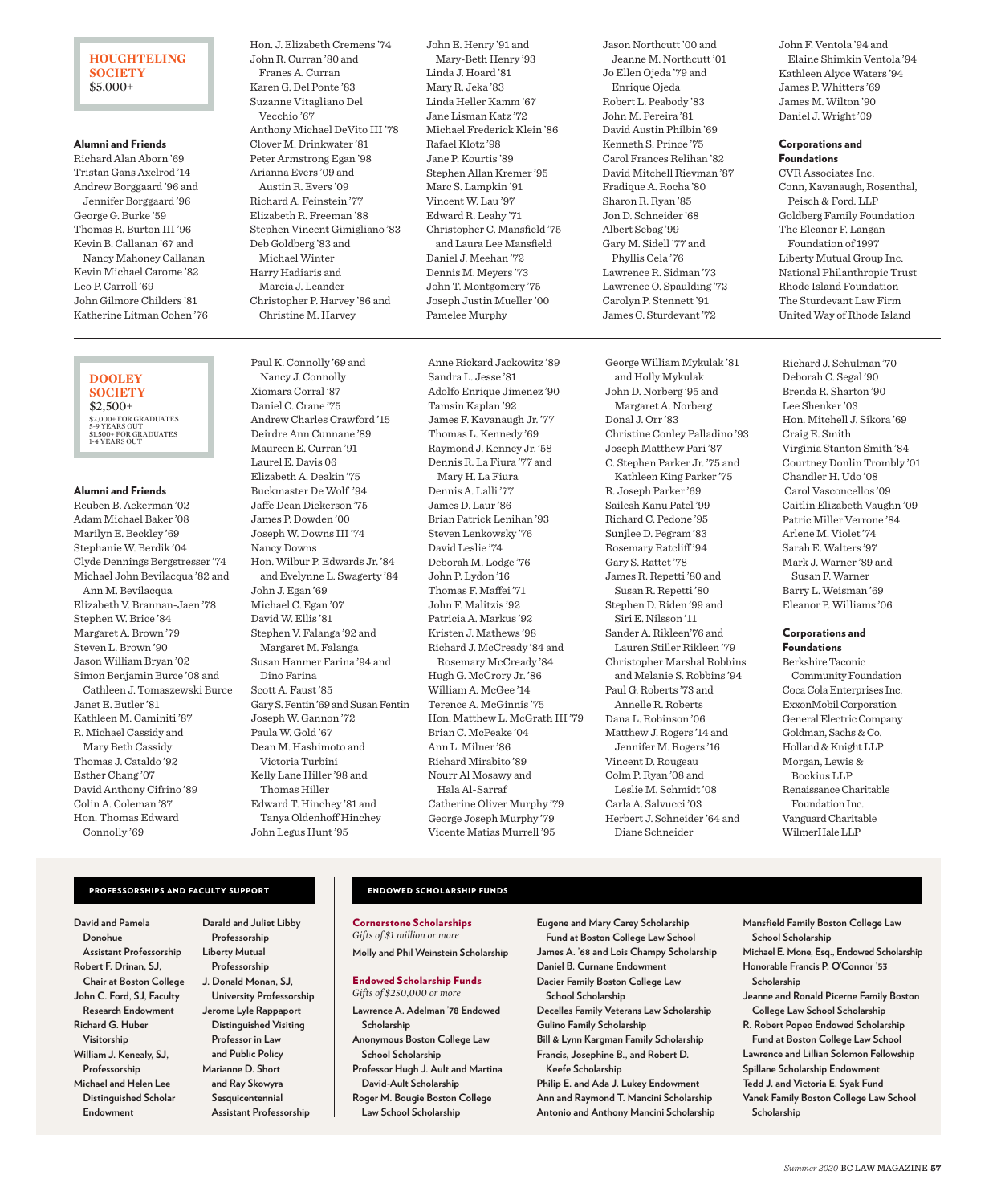## THE ANNUAL giving report

**The Law School's Annual Giving Report recognizes the generosity of the alumni, students, and friends who contribute to the school.**

## ALUMNI

## 1952

EJames C. Farrington••

## 1953

Hon. Robert C. Campion ••

## 1954

Robert H. Breslin••

## 1955

Walter A. Nicewicz

## 1956

Lawrence J. Fagan •<br>Francis D. Privitera ••

## 1957

Anna M. DiGenio •<br>Hon. Richard P. Kelleher • •<br>John R. Malloy • •<br>Charles M. Rose • •<br>Robert B. Welts • •

## 1958

Martin L. Aronson•• Robert S. Flynn• Raymond J. Kenney Jr.•••• Douglas J. MacMaster Jr.• Lawrence A. Ruttman••• Robert A. Trevisani•

## 1959

Richard L. Abedon•• George G. Burke•••• Charles J. Gulino•••• Owen B. Lynch•• Michael Nacey• Melvin Norris••

## 1960

Hon. Dominic F. Cresto Marcel Charles Durot<br>•• Robert A. Gorfinkle<br>•• John F. Keenan<br>••<br>Hon. Joseph Lian Jr.<br>••<br>Philip W. Riley Allan B. Solomon••<br>J. Owen Todd••

## 1961

Richard P. Delaney• Thomas E. Dupont Hugo Liepmann •• Elliott J. Mahler R. Robert J. Robertory<br>•• Robert J. Robertory<br>•• Hon. Anthony A. Tafuri<br>•• Hon. Sarkis Teshoian<br>•• Peter Van •

## 1962

Bruce R. Balter<br>•• Hon. Robert W. Clifford<br>•• John J. Connors<br>•• Jay S. Hamelburg<br>•• John R. Kenney<br>•• Robert J. Martin Wilfred L. Sanders Jr. Daniel W. Shea••<br>Ernest T. Smith••<br>John F. Sullivan••<br>Kenneth H. Zimble•

## 1963

Norman Baker••<br>Michael J. Dorney••<br>Jerry Fitzgerald English•<br>Richard M. Gaberman•••<br>Richard W. Hanusz••<br>Hon. Herbert H. Hodos•<br>Joseph Maney••<br>Donald P. Quinn•••<br>Donald P. Quinn••• Dr. Alvan W. Ramler Lewis Rosenberg ••<br>John R. Walkey •••

## 1964

Charles B. Abbott<br>•• Michael F. Bergan<br>•• Kevin T. Byrne<br>•• Philip J. Callan<br>•• Robert J. Donahue<br>• William L. Haas Edward M. Hadro Hon. Thomas P. Kennedy • ●<br>Charles A. Lane • ●<br>T. Kenwood Mullare • ● Hon. Arnold W. Proskin•<br>Hon. Joseph J. Reardon••<br>Herbert J. Schneider•••• Hon. Miriam Mattinen Shearing •<br>James R. Skahan • •<br>Joseph H. Spain •<br>Robert L. Surprenant •

## 1965

Howard Jay Alperin• Mary Egan Boland Thomas J. Dorchak<br>•• Paul R. Lawless<br>•• William J. McDonald<br>•• John F. McDonough<br>•• Peter J. Norton

## 1966

Robert F. Arena •<br>Michael D. Brockelman •• Crystal C. Campbell Robert C. Engstrom<br>•• Brian J. Farrell<br>•• Gerald E. Farrell<br>•• Hugo A. Hilgendorff<br>•• John A. Janas Thomas M. Marquet Lawrence Arthur Maxham ●<br>Joseph Francis Ryan ●<br>Andrew F. Shea ● Robert M. Silva Thomas F. Sullivan•• Gerald P. Tishler

## 1967

Hon. Charles A. Abdella••<br>Leland J. Adams Jr.••<br>Stephen P. Beale •• Charles T. Callahan Kevin B. Callanan•••<br>Peter S. Casey•• Hon. Robert Stanton Creedon Jr. •<br>Anthony J. De Marco •• Suzanne Vitagliano Del Vecchio • • •<br>Edward D. Feldstein • •<br>Paula W. Gold •<br>Stephen B. Goldenberg • •<br>Linda Heller Kamm • William M. Kargman Lawrence A. Katz ••<br>James H. Klein ••

James J. Lawlor<br>•• Edward Arnold Lenz<br>••• Frederick S. Lenz<br>••<br>Robert E. McCarthy<br>•• Hon. David A. Mills Donald R. Perry Gerald F. Petruccelli<br>•• Charles P. Reidy<br>•• Col. Peter N. Rogers<br>•• Arnold R. Rosenfeld<br>•• Daniel C. Sacco

## 1968

Robert G. Agnoli<br>•• Peter A. Ambrosini<br>•• Thomas B. Benjamin<br>• James A. Champy<br>•••• Hon. John A. Dooley<br>•• Cornelius J. Guiney<br>• Cornelius J. Guiney<br>• David F. Hannon<br>•• E. Holland Jr Joseph M. Korff Hon. Elizabeth C. LaStaiti••<br>John S. Leonard •<br>Martin Michaelson •<br>Peter J. Morrissette ••<br>Michael E. Povich ••<br>Grier Raggio ••<br>John J. Reid ••<br>John R. Shaughnessy••<br>Robert L. Shea •• David P. Skerry Dennis J. Smith •<br>Jeffrey P. Somers •••<br>William C. Sullivan •••<br>Peter W. Thoms ••<br>Robert D. Tobin •••<br>David Patrick Twomey•

## 1969

Richard Alan Aborn<br>•• Roger C. Adams ••<br>Carl E. Axelrod ••<br>Marilyn E. Beckley •<br>Thomas V. Bennett •• Richard Jay Berman William H. Bluth Thomas H. Brown ••<br>Leo P. Carroll • Peter S. Conley Paul K. Connolly ●

Hon. Thomas Edward Connolly •••<br>Robert V. Costello • Hon. James Michael Cronin•• David M. Crowley Richard S. Daniels Jr.• James O. Druker•• Hon. Peter C. Edison John J. Egan•• Leo F. Evans Robert E. Factor Gary S. Fentin ••• Peter B. Finn Paul C. Fournier •• Myron J. Fox John E. Glovsky• Gary L. Grolle John E. Heraty ●<br>John R. Hicinbothem ●●<br>Stephen L. Johnson ●●<br>Hon. Benjamin Jones● Gerald K. Kelley Thomas L. Kennedy<br>•• Daniel E. Kleinman<br>•• Alan G. MacDonald Neal Edward Minahan Jerrold N. Oppenheim R. Joseph Parker••• Thomas D. Pawley David Austin Philbin •<br>Paul M. Shanley •<br>Richard M. Shaw ••<br>Jeffrey M. Siger •<br>Hon. Mitchell J. Sikora •••• Michael M. Sullivan Paul E. Sullivan<br>•••• Margaret S. Travers<br>••• Peter J. Tyrrell<br>•• Barry L. Weisman<br>••• Ruby Roy Wharton<br>•• James P. Whitters<br>••• James P. Whitters<br>••• Richard R. Zaragoza

## 1970

Louis B. Blumenfeld •• Hon. Andrew J. Chwalibog • •<br>Robert C. Ciricillo • • • William T. Clabault Mary M. Connolly<br>•• Christopher E. Doyle<br>•• John M. Farrington<br>•• Peter W. Fink<br>•• Eugene P. Flynn

David Thomas Gay••<br>Gerald A. Hamelburg••<br>Donald C. Hillman••<br>Fred Hopengarten••<br>Paul M. Kane••<br>Hon. Peter J. Kilmartin••<br>Joseph M. Kozak••<br>Willard Krasnow••<br>Peter G. Marino•• Andrew James McElaney

Jr. •<br>Alan K. Posner • •<br>Thomas F. Reilly • •<br>Norman C. Sabbey • •<br>Richard J. Schulman • ••<br>Kurt M. Swenson • •<br>Mark W. Vaughn • •<br>Stephen W. Webster • •

## 1971

Prof. Robert Michael Bloom••• Hon. Raymond J. Brassard ••<br>George H. Butler •<br>David A. T. Donohue •••<br>Seth H. Emmer ••<br>Berel R. Gamerman • Peter A. Hoffman Stuart A. Kaufman ••<br>Raymond J. Kelly••<br>David L. Kent • Frederick P. Leaf Edward R. Leahy•••• William M. Leonard• Gerald F. Lucey•• Thomas F. Maffei•••• Robert Allen O'Neil•• Jon S. Oxman•• John B. Pound•• Robert C. Prensner•• Susan J. Sandler•• William T. Sherry•• Hon. John M. Solovan II Maurice Henry Sullivan Jr. •<br>Joseph R. Tafelski • •<br>Judith Koch Wyman • •<br>Thomas M. Zarr • •

## 1972

William G. Berkson ●<br>Baymond G. Bolton ●● Peter H. Bronstein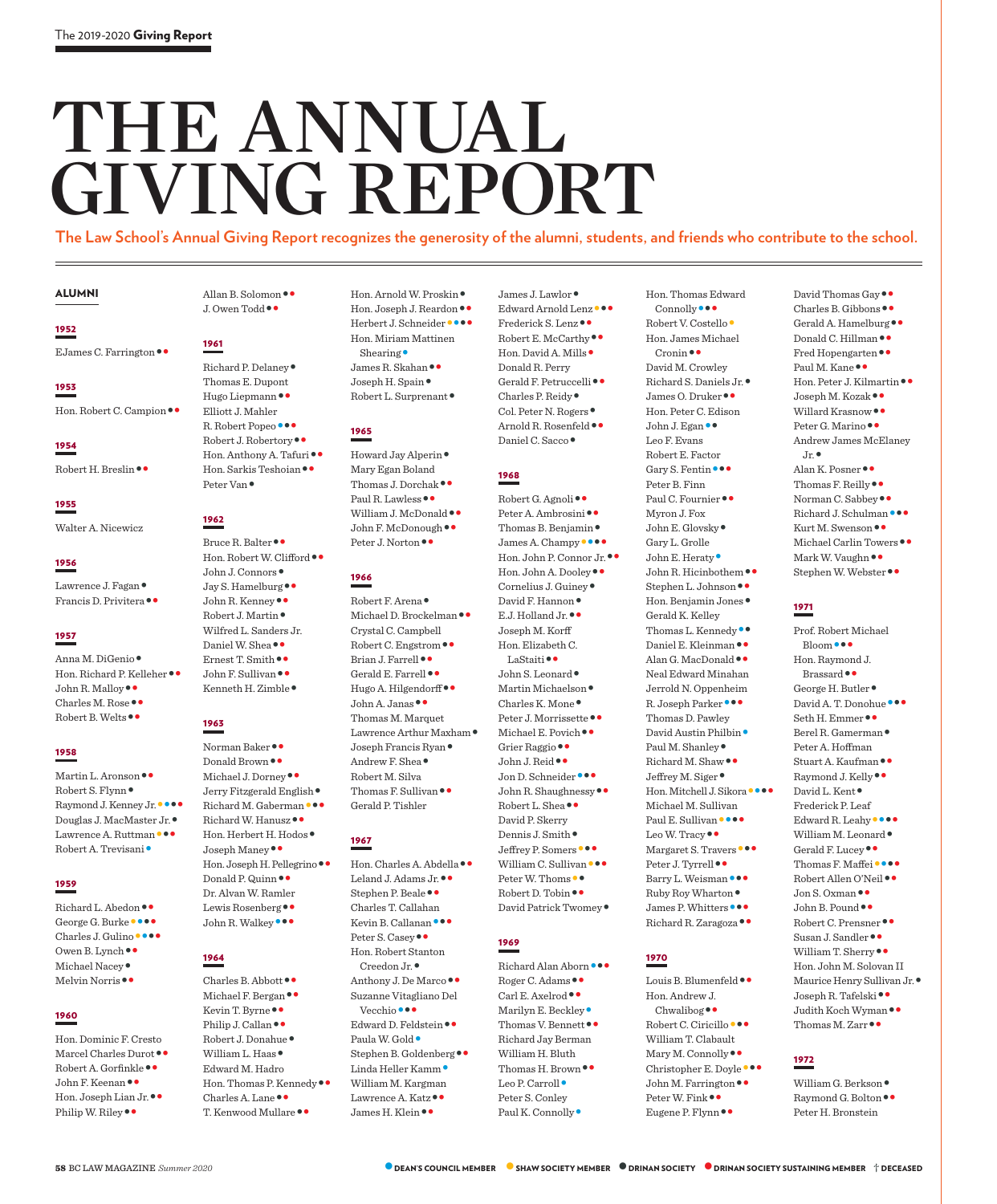Daniel E. Callahan ••<br>Paul K. Cascio ••<br>Bruce Chasan •• Richard A. Cohen Bernard J. Cooney John E. Coyne ••<br>Robert L. Dambrov ••<br>Robert K. Decelles ••••<br>Frank K. Duffy ••<br>Vicki W. Dunaway ••<br>Joseph W. Gannon •••<br>Michael S. Greco ••<br>Timothy D. Jaroch •<br>Jane Lisman Katz •••<br>Robert D. Keefe •••<br>Alice Connolly Kelle Kenneth I. Kolpan Stephen L. Kunken••<br>Hon. Edward J. Markey••<br>James T. McKinlay III••<br>Daniel J. Meehan•••<br>Stephen V. Miller••<br>Frank R. Newett••<br>Anthony Robert<br>•• Rodophele•<br>James W. Segel•<br>Alfred L. Singer•••<br>Mark L. Snyder••• Lawrence O. Spaulding ••••<br>James C. Sturdevant •••<br>Jeffrey M. Weiner •<br>Bonnie G. Wittner •<br>Florence A. Wood ••

## 1973

Ivar R. Azeris<br>
Donald L. Becker<br>
Dennis J. Berry<br>
William A. Conti<br>
Walter Anthony Costello<br>
Walter Anthony Costello<br>
Patrick John Daly<br>
Edith N. Dinneen<br>
Edith N. Dinneen<br>
Milliam F. Dowling<br>
Sandra S. Elligers<br>
David T. Roger P. Law Hon. Stephen M. Limon•<br>Prof. William H. Lyons••<br>Edward J. McCormack•• Alan J. McDonald Michael B. Meyer<br>•• Dennis M. Meyers<br>••• Hon. Elaine M. Moriarty John B. Murphy

William J. Newman<br>•• James E. O'Connor<br>• Nicolette M. Pach<br>•• Steven L. Paul<br>•• Joseph J. Recupero<br>•• Patricia R. Recupero<br>•• Paul G. Roberts<br>••• Hon. Rosalyn K. Robinson • •<br>Alan I. Saltman • • ••<br>Hon. Robert C. Scott • Webster Sewell Jr. Lawrence R. Sidman•••<br>Richard M. Whiting••

## 1974

Stephen H. Ahern Jan Armon• Wendy Kaplan Armour Howard B. Barnaby Clyde Dennings Bergstresser ●<br>Thomas J. Berry ●●<br>Mark B. Brenner ●● Stephen J. Buchbinder Richard P. Campbell ••• Hon. Lynda Murphy Connolly•• Loring A. Cook•• Gregory T. Cortese Hon. J. Elizabeth Cremens••• Lodowick F. Crofoot Kenneth J. Davis•• Hon. Barbara A. Dortch-Okara • •<br>Joseph W. Downs III • • •<br>James E. Flynn • • Lawrence K. Glick Robert D. Goldberg Hon. Robert M. Graham •<br>Patricia C. Gunn • •<br>Ronald M. Hershkowitz • Ruth-Arlene Wood Howe ••••<br>Michael B. Isaacs ••<br>Hon. Diane M. Kottmyer ••<br>Gary H. Lefkowitz ••<br>David Leslie ••• Alan D. Mandl Regina Snow Mandl Daniel J. McInerney Jr. •<br>Philip T. McLaughlin •<br>Kevin John Moynihan ••<br>Paula Pugh Newett •• Eliot Norman Lora C. Pepi Robert B. Remar• Barbara Ellen Schlaff Hon. Sarah B. Singer•• Traver Clinton Smith Jr. Paul B. Smyth Margaret N. St.Clair Hon. Jeremy A. Stahlin ••<br>Christopher J. Sterritt •• Gerald W. Tutor Arlene M. Violet•

Michele A. Von Kelsch Edward R. Wirtanen • •<br>Louis C. Zicht • •

## 1975

Berndt W. Anderson•• William T. Baldwin David M. Banash ••<br>Kevin B. Belford •<br>Michael J. Betcher ••<br>Robert B. Carpenter ••<br>Daniel C. Crane •••<br>Elizabeth A. Deakin ••••<br>Paul A. Delory ••<br>Jaffe Dean Dickerson ••••<br>Howard L. Drescher •••<br>Leon P. Drysdale •<br>Steven R Ruth S. Hochberger Robert P. Joy•• Susan Kagan Lange Paul F. Lorincz•• Christopher C. Mansfield •••<br>Ronald C. Markoff•• Kathleen Frances McCarthy<br>•• Larry J. McElwain<br>•• Terence A. McGinnis<br>•• John J. McHale<br>•• John T. Montgomery<br>•• Daniel F. Murphy Jr. Kathryn Cochrane Murphy • •<br>Marshall F. Newman • • Clifford Orent C. Stephen Parker Jr. •••<br>Kathleen King Parker •••<br>Kenneth S. Prince •••<br>Charles F. Rogers •<br>Stephen R. Rubenstein ••<br>James L. Rudolph ••<br>Kathleen E. Shannon ••<br>Donna M. Sherry ••<br>William S. Stowe •• David S. Strauss Thomas R. Ventre ••<br>David C. Weinstein ••• Harry H. Wise

## 1976

Mark N. Berman<br>• Kenneth S. Boger<br>•• Helen P. Brown<br>••<br>Phyllis Cela<br>••• Eugene Chow<br>•• Hon. Denis P. Cohen<br>••• Katherine Litman Cohen •••<br>Hon. Thomas A. Connors ••<br>Frederick James Coolbroth •<br>Daniel Engelstein ••<br>Juliet Ann Eurich • Marc D. Greenbaum

Vicki L. Hawkins-Jones<br>
\*\*\*<br>
David A. Howard<br>
Thomas Peter Jalkut<br>
\*\*\*<br>
Michael D. Jones<br>
\*\*\*<br>
Beth A. Kaswan<br>
\*\*\*<br>
Ellen C. Kearns<br>
\*\*\*\*<br>
William D. Kirchick<br>
\*\*\*<br>
Steven Lenkowsky<br>
\*\*\*\*<br>
Steven Lenkowsky<br>
\*\*\*\*<br>
Marion K. Ronna Greff Schneider Patrick A. Tanigawa<br>•• Willie C. Thompson<br>•• Dolph J. Vanderpol<br>•• Mark Dennis Wincek<br>•• Jerold Lorin Zaro<br>•• Gerald Thomas Zerkin<br>• Eliot Zuckerman<br>•

## 1977

Ronald A. Ball ••<br>Andrew N. Bernstein •• Rebecca Ellen Book Philip M. Cedar••<br>Robert Ledson Collings••<br>Russell F. Conn•• Evan Crosby Leonard F. DeLuca<br>•• Carl F. Dierker<br>•• Thomas J. Douglas Jr.••<br>Richard A. Feinstein<br>•• Edward L. Fitzmaurice<br>•• Mark Steven Furman<br>•• Charles E. Gilbert<br>• Melinda V. Golub Thomas L. Guidi••<br>James E. Harvey•<br>Mary Holland Harvey•<br>Francis R. Herrmann••<br>Hon. Margaret R. Hinkle••<br>Norma J. Iacovo•<br>Anne Leslie Josephson••<br>James F. Kavanaugh Jr.•••<br>Douglas Keegan•• Robert P. Kristoff Dennis J. Krumholz••<br>Dennis R. La Fiura•••<br>Dennis A. Lalli•••• Alice Sessions Lonoff Thomas E. Lynch III •••<br>John J. MacDonald ••<br>Gary M. Markoff •

Patrick J. McAuley ••<br>Christopher G. Mehne •••<br>Hon. Carmen Messano •• Charles M. Meyer Jack J. Mikels•• Edward J. Notis-McConarty •<br>Brian G. Osganian • •<br>George A. Perry • •<br>Michael J. Puzo • •••<br>Anne Elizabeth Rogers •<br>Gary A. Rosenberg ••<br>Michael D. Roth •<br>Jeffrey S. Sabin ••••<br>Kitt Sawitsky•<br>Gary M. Sidell ••• Eric T. Turkington Raymundo Velarde••

## 1978

Joshua M. Alper<br>•• Jill Nexon Berman<br>•• Angela M. Bohmann<br>•• Elizabeth V. Brannan-Jaen<br>•• Willie R. Brown<br>•• J. W. Carney Jr.•<br>Diane M. Cecero Aldo Anthony Cipriano Olivia Cohen-Cutler• Anthony Michael DeVito III••• Hon. Eileen Bertsch

Donahue ●<br>Timothy William Donahue ●<br>Mercedes S. Evans ● ● Barbara Ann Fay Peter Gerard Flynn<br>• Maureen L. Fox •<br>Samuel Joseph Galbo Jr. ••<br>Mary Sandler Haskell •<br>Mary Jo Hollender ••<br>Patrick Thomas Jones •• Cameron F. Kerry Stephen Wells Kidder •••<br>Carol Rudnick Kirchick •• Debra Lay-Renkens David Curtis Lucal<br>
Timothy J. Mahoney<br>
Judith Ann Malone<br>
Judith Ann Malone<br>
Mary Frances McCabe<br>
Kathleen M. McKenna<br>
William John Midon<br>
Robert Tirrell Naumes<br>
Richard Elliott Powers<br>
Therese Devito Pritchard<br>
Gary S. R David John Rice Thomas M. Saunders ••<br>Robert J. Schiller •<br>Robert M. Steeg •<br>Jovi Tenev •<br>Scott Jay Tucker ••<br>William Robert Underhill ••

Charles E. Walker Jr. ●<br>James J. Yukevich ●●

## 1979

Roger P. Asch• Elizabeth Jensen Bailey Jeffrey I. Bleiweis••<br>Margaret Anne Brown•• Cornelius J. Chapman James J. Cleary Charles M. Cohen Kathleen Colleary•• Marguerite A. Conan• James R. Condo Carmen Cuevas-Scripture Thomas F. Dailey Susan Giroux Dee<br>••• Hon. Judith G. Dein<br>•• Mark R. Draymore<br>• Christine Smith Gray<br>•• Kathleen V. Gunning<br>•• Katherine Merritt Hanna<br>•• Michael M. Hogan<br>• Charles Peter Hopkins II<br>• John M. Horn John J. Hughes •<br>Dennis D. Leybold • •<br>Harry James Magnuson • • Peter Michael McElroy Hon. Matthew L. McGrath

III•••<br>David D. Merrill •<br>Catherine Oliver Murphy •••<br>George Joseph Murphy ••• James G. Noucas Jr. John Robert O'Brien ••<br>Jo Ellen Ojeda ••••<br>Michael E. Pfau ••<br>Thomas P. Ricciardelli ••<br>Lauren Stiller Rikleen ••••<br>Howard S. Rosenblum ••<br>Marian Teresa Ryan •<br>Hon. Bernadette L. Sabra •• Richard M. Sandman Leonard M. Singer Marilyn D. Stempler<sup>••</sup> Linda A. Stoller Maureen Ann Varley••<br>Susan Ann Weil••<br>Lynn G. Weissberg••<br>Judy A. Willis••<br>Benjamin S. Wolf••<br>Norah M. Wylie•• Patricia Zincke

## 1980

Mark J. Albano<br>•• Thomas A. Barnico<br>•• Eva H. Clark ••<br>Foster Jay Cooperstein<br>• Mary E. Corbett<br>••<br>Louise R. Corman<br>••<br>John R. Curran Brian J. Donnell Hon. Edward F. Donnelly Jr. ••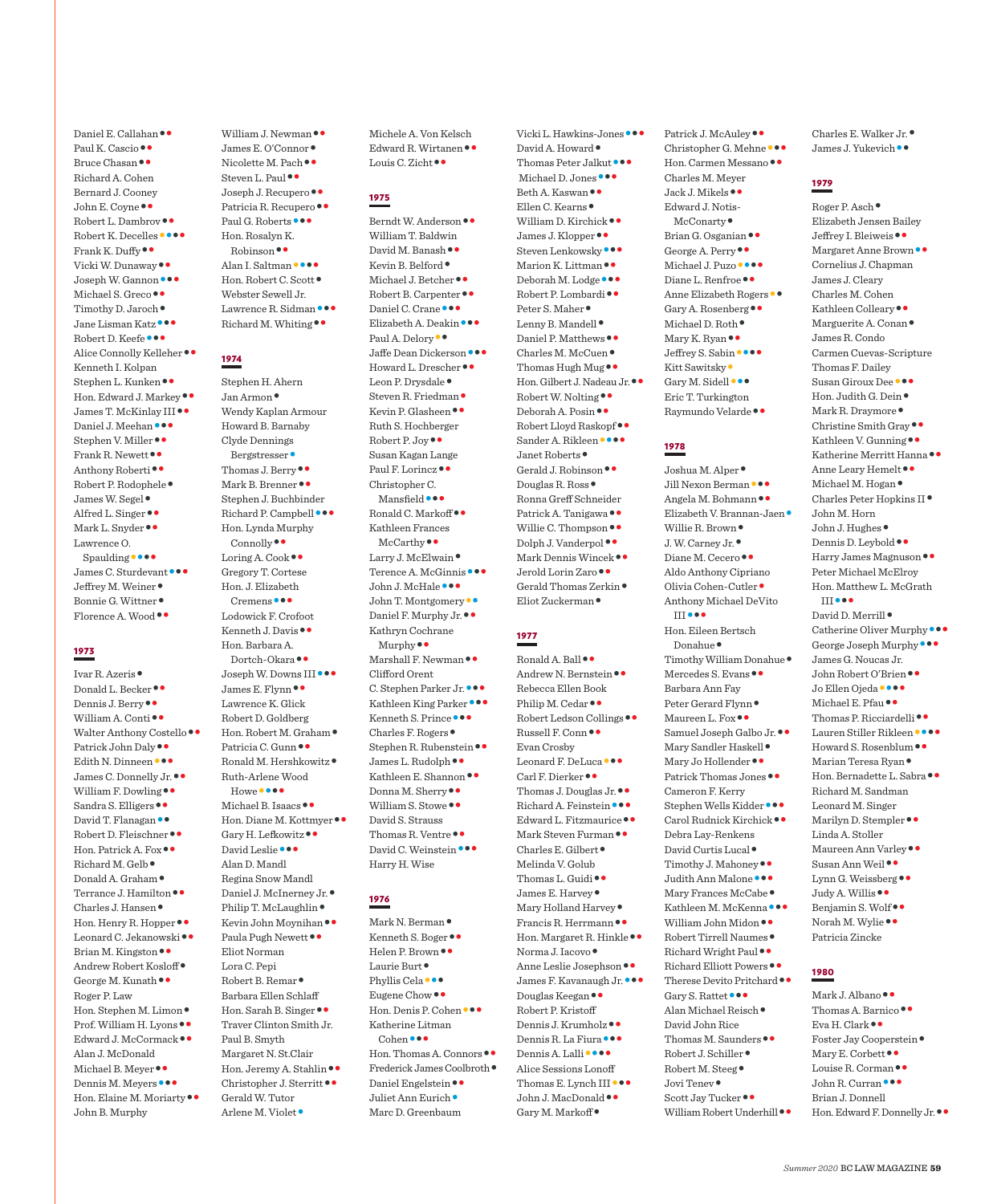Lawrence E. Fleder •<br>Carol A. Gross • • Susan L. Kantrowitz Ronald A. LeGrand John R. Lemieux James H. Lerner••• James E. McDermott•••• Richard G. McLaughry•• Robert C. Mendelson•••• John N. Montalbano•• F. Thomas O'Halloran••• David J. Oliveira Michael J. Owens Jane Serene Raskin•• Robert K. Reed James R. Repetti<br>Susan L. Repetti<br>Fradique A. Rocha<sup>••</sup> Michael Roitman Larry G. J. Shapiro••<br>Francine T. Sherman••<br>Winthrop Allen Short••<br>Dana J. St. James•<br>Alan R. Tousignant•• John Michael Tucciarone Steven A. Wilcox•••<br>Nancy R. Wilsker••<br>Dion C. Wilson ••

## 1981

Ann Marie Augustyn ••<br>Kenneth M. Bello ••<br>Hon. Charles S. Belsky ••<br>Peter R. Brown ••<br>Janet E. Butler John M. Carroll Robert C. Chamberlain ••<br>John Gilmore Childers •••<br>Mary Ann Chirba •<br>Lawrence J. Cohen ••<br>Richard G. Convicer ••<br>Donald D. Cooper ••<br>James L. Dahlberg ••<br>Peter A. Del Vecchio •• Mary K. DeNevi Deirdre E. Donahue ••<br>John D. Donovan ••<br>Clover M. Drinkwater •••<br>Thomas J. Driscoll ••<br>David W. Ellis ••• Kenneth H. Ernstoff Richard J. Gianino<br>
Deborah J. Goddard<br>
Dale R. Harger<br>
George B. Henderson<br>
Philip H. Hilder<br>
Edward T. Hinchey<br>
Linda J. Hoard<br>
Warren J. Hurwitz<br>
Sandra L. Jesse<br>
David E. Jose<br>
James Michael Liston<br>
James P. Maxwell<br>
J George William Mykulak•••

Harry O'Mealia<br>
Ann L. Palmieri<br>
Mark J. Pandiscio<br>
John M. Pereira<br>
Harriet T. Reynolds<br>
Harriet T. Reynolds<br>
Thomas M. Rickart<br>
Peter J. Siberstein<br>
Eric L. Stern<br>
Anne B. Terhune<br>
Anne B. Terhune<br>
Paul Joseph Ward<br>
Fric Leonard F. Zandrow Joan Zorza•

## 1982

Yolanda Yasmin Acevedo •<br>Marco E. Adelfio • •<br>Bradford Carlton Auerbach • Michael John Bevilacqua••• Tammy Brynie Kevin Michael Carome ••••<br>Jeffrey A. Clopeck ••<br>Thomas Paul Dale ••<br>Edward F. Fay ••<br>Camille Kamee Fong •<br>Barbara Butler Foster •• William Andrew Fragetta Ellen Frank•• John Hugh Geaney Edward A. Giedgowd•• Carol Sneider Glick Edith Adina Goldman Andrew Clark Griesinger•• Anne Christine Haberle Barbara Hamelburg••<br>Jill A. Heine •<br>John A. Herbers •••<br>Norma Jeanne Herbers ••• David James Himmelberger Sharon Ann Kroupa ••<br>Elaine Rappaport Lev ••<br>David Paul Linsky •<br>Michael W. Lyons ••<br>Alice Marie MacDermott ••<br>Susan Astolfi Mack ••<br>Peter R. Martin • Loretta Leone McCabe Paul Joseph Murphy• Thomas Mysliwicz William H. Ohrenberger III Ameli Padron-Fragetta Lisa Gail Polan Carol Frances Relihan<br>•• Richard Joseph Riley<br>•• Patricia Kennedy Rocha<br>••• Mark Romaneski David Philip Rosenblatt Robert A. Roth Gail Fradin Silberstein<br>• Robert Paul Snell<br>• Brenda Susan Steinberg<br>• Andrea S. Umlas

## 1983

Ellen Gershon Banov<br>•• Arthur Bernard<br>•• Laurence James Bird<br>•• Susan Vogt Brown<br>•• Thomas Buonocore<br>•• Ronaldo Garfield Cheek Alan Chung Chen Michael Collins ••<br>Karen G. Del Ponte •••<br>Stephen R. Dinsmore ••<br>Warren M. S. Ernst •<br>Steven Kenneth Forjohn •• Stephen Vincent Gimigliano<br>•• Barry E. Gold<br>• Deb Goldberg<br>•• Frederic Delano Grant<br>• Randall G. Hesser<br>•• Joan Ho<br>• Sharon Sorokin James<br>• Mary R. Jeka<br>•• Lawrence R. Lichtenstein Gregory T. Limoncelli ●<br>Celeste V. Lopes ● ● Hon. Kathleen A. McGuire<sup>•</sup> Michael J. McLane Jane Campbell Moriarty Robert B. Muh• Denise T. Nagata Albert Andrew Notini<br>•• Donal J. Orr<br>•• Robert L. Peabody<br>•• Sunjlee D. Pegram<br>•• Mitchell P. Portnoy<br>•• David A. Rozenson Mal Andrew Salvadore Beatriz M. Schinness<br>•• Stephen J. Seleman ••<br>Mark D. Seltzer •• Kurt F. Somerville Barbara Anne Sousa•• Ruth Soybel Douglas G. Verge • •<br>Gary E. Walker •<br>Kenju Watanabe •<br>Jody Pullen Williams ••• Eric G. Woodbury

## 1984

Gail L. Anderson Timothy B. Borchers<br>•• Stephen W. Brice<br>•• Joseph H. Caffrey Joel E. Cutler Paula M. Devereaux ••<br>William R. Eddows •• Hon. Wilbur P. Edwards

Susan L.S. Ernst<br>• Michael K. Fee<br>••• Beth Rushford Fernald<br>•• Mark D. Fernald<br>••<br>Faye A. Florence<br>•• Linda Clifford Hadley<br>•• Hon. William P. Hadley<br>••

James S. Harrington Hon. Leslie E. Harris • •<br>Brian T. Hatch •<br>Susan A. Hays • •<br>Stephen J. Hines •<br>Ralph F. Holmes • • Marcia E. Jackson Christopher M. Jantzen<br>
M. Marchiev M. Martin<br>
Stanley A. Martin<br>
Richard J. McCready<br>
Rosemary McCready<br>
Patrick McNamara<br>
Petts Howes Murray<br>
Petts Howes Murray<br>
Pedy Nicholson<br>
Barbara A. O'Donnell<br>
DeWayne Anthone Powe Carolyn M. Ryan Paula M. Sarro•• Heidi A. Schiller David Schoen• Edward B. Schwartz Gayle A. Smalley Virginia Stanton Smith•<br>Charla Bizios Stevens•<br>Evelynne L. Swagerty•••<br>Alexander C. Tang•<br>Sheila M. Tierney•••<br>Patric Miller Verrone•••• Lynne Spigelmire Viti Barbara von Euler•• Valerie M. Welch Elaine Boyle White Victoria P. Wood ••<br>Karin J. Yen ••<br>Thomas A. Zaccaro •••

## 1985

Alicia Alvarez<sup>●●</sup> Nancy A. Armstrong Julie J. Bernard• Kathleen Smith Boe Paul E. Bouton • •<br>Laurel E. Bretta •<br>Kimberly M. Collins • •<br>Carol Marie Connelly ••<br>Mark C. Cowan • •<br>David P. Curtin •• Josephine Ragland Darden Judith Ann Davidow ••<br>Melissa M. Der •<br>David Joseph Doneski • Honore J. Fallon Scott A. Faust<br>•• David P. Fialkow<br>• Paulette A. Furness<br>•• Joseph M. Hamilton<br>•• Maria Bernadette Hickey<br>•• Geoffrey Edward Hobart<br>•• Robert D. Hoffman<br>•• Brian G. Kim Grace H. Kim William P. Lee<sup>•</sup> Joseph F. Leighton Jr. Susan A. Maze-Rothstein••

James G. McGiffin•• Lisa M. McGrath•• Mark Charles Michalowski ••••<br>Tracy A. Miner ••<br>Fritz Neil •• William P. O'Donnell Nancy G. O'Donnell ••<br>Margaret J. Palladino ••<br>Michael J. Richman •••<br>Sharon R. Ryan ••• Lloyd Elliot Selbst Mary Ellen Murphy Sowyrda ••<br>Joseph M. Stockwell ••<br>Jane E. Sullivan ••<br>Michael A. Sullivan ••<br>Karen Barrios Vazquez ••<br>Terry Barchenko Weigel•<br>Debra Wong Yang ••<br>Joanne Caruso Zaccaro •••

## 1986

Guy V. Amoresano<br>
Thomas W. Bridge<br>
Antonio D. Castro<br>
Scott P. Consoli<br>
Scott P. Consoli<br>
Maria Lynn Coyle<br>
Fric D. Daniels<br>
Nancy Mammel Davids<br>
Martha Ann Driscoll<br>
Michael R. Tratale<br>
Michael T. Tatale<br>
Reginald J. Ghi Michael Frederick Klein •••<br>James D. Laur •••<br>Robert D. Leikind •• Susan Linehan Beaumont••• David R. Lira Scott Patrick Lopez Wardell Loveland•• Emmett Eugene Lyne•• William M. Mandell Mary T. Marshall William F. Martin Jr. ••<br>Hugh G. McCrory Jr. •••<br>Thomas Robert Melville ••<br>Hon. James V. Menno ••<br>Ann L. Milner •• Susan Perdomo Blankenship Henry R. Rouda • •<br>Jose A. Santos • Jeffrey K. Savit Kurt N. Schwartz•• Suzanne A. Sheldon Brian D. Shonk• Warren E. Tolman John E. Twohig• Kenneth A. Viscarello•• Patricia A. Welch••

Mark D. Wiseman •••<br>Marcia Belmonte Young ••

## 1987

Edward Gomes Avila • •<br>Kathryn Jean Barton • • •<br>Richard J. Bedell • • Bruce David Berns Janet Jean Bobit•• Charles Dunstan Boddy Jr.•• Kevin Martin Brown••• Kathleen M. Caminiti••• Patricia J. Campanella Daniels ••<br>Brian Anthony Cardoza •<br>Frank David Chaiken •<br>Colin A. Coleman •••<br>Mark W. Corner••<br>Ziomara Corral •••<br>James Joseph Coviello •<br>Margaret B. Crockett •• Tricia F. Deraska James Craig Duda •<br>Mary E. Garrity ••<br>Donna Stoehr Hanlon ••<br>William J. Hanlon ••<br>Thomas Albert Hippler •• Patrick Quinn Hustead Arthur Scott Jackson••<br>Scott J. Jordan•• Kerry Kennedy Michelle S. LaBrecque<br>Joanne Callahan Locke<br/>  $\bullet\,\bullet$ Mary Monica Marquez Walter K. McDonough • •<br>Anne Craige McNay • •<br>Joseph Matthew Pari • • Melissa Raphan Roger H. Read ●<br>David Mitchell Rievman ● ●● Thomas Gerard Rock

Pamela H. Sager • •<br>Carol E. Schultze • •<br>Rita Arlene Sheffey • •<br>Timothy Michael Smith • • Kathryn Ashbaugh Swenson•• Marie McKenney Tavernini • •<br>Graham Leslie Teall • • Joseph Michael Vanek•••• Stephen Carl Wolf

## 1988

David Yorke Bannard •• Catherine Lashar Baumann ••••<br>Stephen William Bernstein • Gerard A. Caron Jennie Leigh Cherry Kevin J. Curtin •• Joseph Anthony DiBrigida Susan Frances Donahue••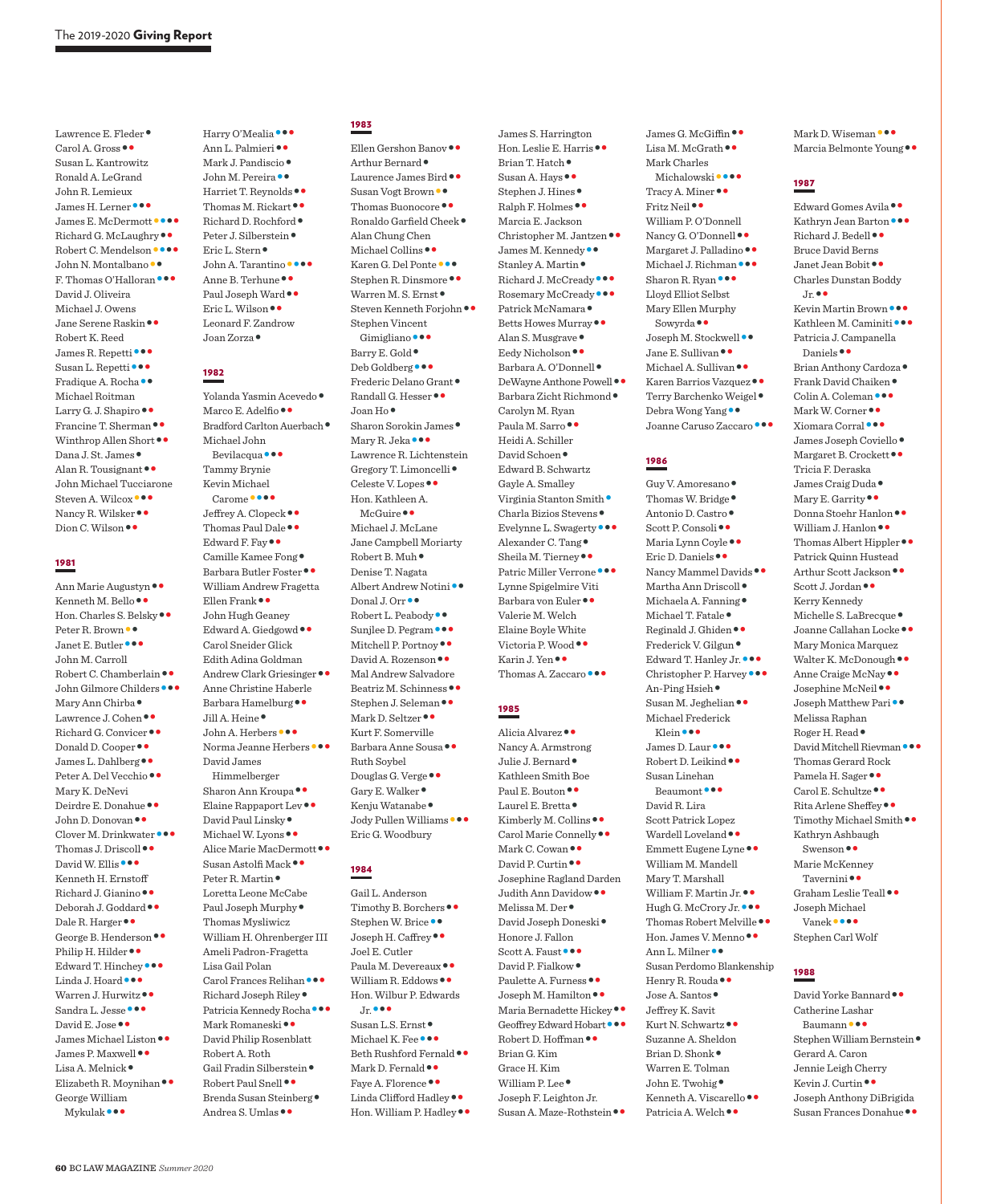Elizabeth Russell Freeman • • •<br>Royal C. Gardner • •<br>Michael Emmett Garrity • •<br>Anthony H. Gemma • • Maureen Sullivan Gemma•• Zeb Gleason• John Arthur Gordon David John Gorman Lori Ellen Grifa• Carole Casey Harris James P. Hawkins<br>•• Mary Patricia Hawkins<br>•• Susan Shaw Hulbert<br>•• Mary Jo Johnson<br>•• Jeffrey Lewis Jonas<br>•• John Edward Jones<br>•• Theresa A. Kelly J. Thomas Kerner Mark B. Lavoie • •<br>Grant Allan Levy •<br>Mark A. Longietti • •<br>Kathleen E. McGrath •<br>Joanne McIntyre Mengel • •<br>Pete Stuart Michaels •<br>Johnnel Lee Nakamura • •<br>Donald Willard Parker •<br>Michael Anthony Perino • •<br>Michael Anthon Joyce Elizabeth Rawlings Mark Constantine Rouvalis•• Mary Deck Rutledge Edwin J. Seda Fernandez ••<br>Sally A. Walker •<br>Michael John Wall ••

## 1989

Mark Richard Allen • •<br>Peter A. Alpert • •<br>Harold Gregory Barksdale • Bess Beikoussis Gorman Robert Jon Blackwell ••<br>Mitchell Scott Bloom ••<br>Andrea Jane Brantner •• Lois Jean Bruinooge Thomas M. Camp• Leonardo J. Caruso David Anthony Cifrino •••<br>Magda DeMoya Coyle •<br>Deirdre Ann Cunnane •••<br>Kenneth G. Curran ••<br>Jeffrey A. DeMaso • Cecile Desmond Humberto R. Dominguez ••<br>Mary Fahy •• David H. Ganz Suko Gotoh•• Jeffrey Philip Greenberg Glenn Anthony Gulino • •<br>Edmund Patrick Hurley • • Anne Rickard Jackowitz<sup>••</sup> Michael Gordon Jones Mitchell Seth Kessler••

Darcy Kirk • •<br>Jane P. Kourtis • • •<br>Howard Wilbur Martin • •<br>Anne O. McCrory • • • Alicia Murphy Milligan Richard Mirabito •<br>Denise Marie Parent • • Carl Francis Patka Kevin John Simard • •<br>Linda Sandstrom Simard • •<br>Mark Andrew Spitz •<br>Charles William Stavros • • John Francis Sylvia Mark Joseph Warner

## 1990

Oliver F. Ames Jr. Allison F. Blackwell<br>•• Steven L. Brown<br>•• Paul Buchanan<br>•• Timothy J. Byrne Paula G. Curry Joseph P. Curtin Kenneth Victor Desmond• Monique D. Donovan Patrick E. Donovan Jeffrey M. Drubner<br>• Jessica D. Gray<br>• Adolfo Enrique Jimenez<br>••• Hon. Erik P. Kimball Vivian M. Liu-Somers Kevin J. McCaughey•• Maura Kathleen McKeever • •<br>Colleen M. Murphy •<br>Patricia E. Muse • • Deirdre O'Connor Quinn •••<br>Karen Marie O'Toole •<br>Kathleen O. Pasqualini •••<br>Martin J. Pasqualini ••• Frank T. Ravinal Peter F. Riley Marie V. Russo Deborah C. Segal •••<br>Brenda R. Sharton •••<br>Marci Jill Silverman •<br>James M. Wilton •• Tony Tiu Yeh

## 1991

David L. Batty<br>•• Marlissa Shea Briggett<br>• Marlissa Shea Briggett<br>• Amy Brothers<br>• Krista D'Aloia Busnach<br>• Maryann Civitello<br>• Mary Clements Pajak<br>• • Lorna Marie Colon Rosemary Crowley Hallahan<br>•• Maureen E. Curran<br>•• Robert D. Emerson<br>•• Charles Fayerweather<br>•• Susan Marie Finegan<br>•• Liam C. Floyd

Ronald A. Gonzalez ••<br>John E. Henry •••<br>Erin K. Higgins •• Margaret J. Hurley Douglas H. Inouye • ●<br>Mark A. Kablack ●<br>Jonathan J. Kane ●<br>Arlene L. Kasarjian ●<br>Andrew J. Kelly ● ● Rebecca Anne Kirch B. J. Krintzman<sup>••</sup><br>Marc S. Lampkin • Pamela Maloney MacKenzie<br>
Mark P. McAuliffe<br>
Matthew L. McGinnis<br>
Greg S. McLaughlin<br>
Mary Cecelia Mitchell<br>
Pegeen Mulhern<br>
Robert M. O'Connell<br>
Douglas B. Rosner<br>
Margaret M. Ross<br>
John Anthony Salerno<br>
Carolyn P. Stennett<br>
Kayser Oska Stephanie Dadaian Thompson • •<br>William John Thompson • •<br>Katherine Topulos •<br>Gina M. Verdi • •<br>Aaron Charles Von Staats •

Joan Rachel Goldfarb

## 1992

Nancy Darlene Adams •<br>Dennis P. Ahern • •<br>Isabel Barney • •<br>Joseph T. Bartulis • • Wendy Blanchard George G. Burke III<br>•• Thomas J. Cataldo<br>••• Deborah Sue Cohen Kelly McKenna Cournoyer Glenn Deegan<br>•• Maureen Anne Dodig<br>•• John Benjamin Dolan<br>•• B. Dane Dudley<br>•• Maureen C. Dwyer<br>•• Stephen V. Falanga<br>•• Jennifer Z. Flanagan<br>•• Kristine E. George• Jill W. Goldberg Patricia A. Johansen ••<br>Rodney D. Johnson •• Alison Napack Kallman Tamsin Kaplan • •<br>John F. Malitzis • • •<br>Patricia A. Markus • • •<br>James M. McGovern •<br>Thomas Owen Moriarty • • Lynne Alix Morrison Valerie J. Nevel•• Henriette B. Perkins Jeanne Marie Picerne••• Dennis Charles Quinn••• Richard Paul Rhodes Jr.••

Mary Ellen Ringo•• Anthony David Rizzotti Mark Anthony Schemmel•• Diana Schur•• Deborah Marie Silva Mark F. Tatelbaum •• Julia T. Thompson Elizabeth Stebbins Torkelsen ●<br>Steven Miles Torkelsen ●<br>Jim P. Warner ● ●<br>Robert Joseph Weber ● ● ●

## 1993

Laura Scanlan Beliveau • •<br>Brigida Benitez • • Patti Boss Stephen D. Browning • •<br>Clare F. Carroll • •<br>Denise A. Chicoine • Christine Conley Palladino •••<br>Jennifer Dowd Deakin •<br>Christine A. DeGrappo ••<br>John A. Dolan ••<br>Michael G. Donovan •<br>Alicia L. Downey ••<br>Susan Ashe Dudley • Catherine D'Urso Jason Arlin Farber<br>• Robert Howard Finney<br>• Timothy Alan Gagnon Robert Scott Goldstein Gladis C. Griffith Hon. Gerald L. Harmon••<br>Andrew Joseph Hayden••<br>Shannon Shay Hayden••<br>William V. Hoch• Sharon A. Jaster Edward J. Kelly• Marianne C. LeBlanc Brian Patrick Lenihan ••<br>Rita Lu•• Thomas Fitzgerald Maloney ••<br>Bodolfo Mata • James Chafel McGrath Andres L. Navarrete•• Daniel R. Palese Donald James Savery•• John P. Shoemaker Jeffrey Scott Simon•<br>Sean E. Spillane ••<br>Elizabeth A. Talia ••<br>Joshua Thayer •<br>Debra Susan Wekstein •• Ward Richardson Welles Kathleen M. White ••

## 1994

Andrea Crowley Attisani Bridget McKeever Bettigole Kyle Bettigole Kathleen F. Burke ●<br>Sarah Shoaf Cabot ●●

Edward J. Carbone ••<br>Karen Clark •<br>Buckmaster De Wolf •••<br>Cynthia Hallock Deegan ••<br>Susan Hanmer Farina ••••<br>Lorne Michael Fienberg ••<br>Maria Carroll Furlong •• Matthew Francis Furlong•• Carolyn Gouges D'Agincourt•• Christine Farrell Grochowski<br>• Lise Hamilton Hall<br>• Michael Heningburg Jr.<br>•• David Hobum Hwang<br>••<br>Paul Michael Joy<br>••<br>Brian J. King<br>•• Kathryn L. Leach<br>• Young Joon Lee Kelly Mulvoy Mangan • •<br>Stephanie H. Masiello • Maureen A. McLoughlin Christopher M. Mirabile Caitlin Mullin ••<br>Terrence J. Murray •• Yolanda Williams Rabun Rosemary Ratcliff•••<br>Melanie S. Robbins• Matthew Henry Sheppe Mark C. Solakian Anne Stuart•• Joon Hyun Sung Ann Taylor• Carlos Eduardo Vasquez Elaine Shimkin Ventola••• John F. Ventola••• Christa von der Luft Kathleen Alyce Waters •••

## 1995

Garrett James Bradley<br>•• Hon. Heather M. Bradley<br>•• David William Brown Christopher A. Callanan John W. Dinneen •• Eric Einhorn Susan Christine Ellison<br>
Rebecca H. Ethier<br>
Edward D. Farley<br>
Edward D. Farley<br>
Glenn Gates<br>
Pertt M. Goldberg<br>
Joshua S. Goodman<br>
Victoria Lyn Grady<br>
David Hammer<br>
Neacher Hayes<br>
Heather Hayes<br>
Heather Hayes<br>
Stephen Alla Lisa Nalchaiian Mingolla<sup>••</sup> Elizabeth Madden Mirabile

Kimberly Short Morgner•• Nicole Shurman Murray Vicente Matias Murrell ••<br>Susan Jean Nock ••<br>John D. Norberg •••<br>Lisa M. Ortiz ••<br>Richard C. Pedone •<br>Denise Ann Pelletier ••<br>Philip Privitera •••<br>Ana M. Rivera •• Jill Rizzotti Steven Marc Rosenthal<br>• Ingrid Chiemi Schroffner<br>•• Mathieu Shapiro<br>•<br>Shaun B. Spencer Ellen Rapapport Tanowitz

## 1996

David S. Bakst •<br>Raejean M. Battin ••<br>Danielle Salvucci Black •••<br>Andrew Peter Borggaard •••<br>Jennifer M. Borggaard •••<br>Melynda Gayle Broomfield<br>Thomas R. Burton III••••<br>Anna C. Caspersen••• Laurie Aurelia Cerveny Albert Andrew Dahlberg•• Yaron Dori•• Michelle Nadia Farkas Robin M. Fields• Robert Fletcher Sheila Michele Gates Jeffrey Charles Goss• Daniel Keith Hampton•• James M. Hanley• Amanda Dealy Haverstick James Patrick Hoban• Keith Larney Emma Renee LeFevre ••<br>Thomas Patrick Lynch ••<br>William Roller Mendelsohn • Kate Moriarty Jill Emily O'Connor Shugrue•• Robert Daniel O'Connor• Maryann Joan Rabkin• Lisa Allen Rockett Richard B. Shane• Alexis Shapiro Jessica Singal Shapiro• Erin O. Sibley David Francis Whelton••

## 1997

Sejal Natu Badani John Thomas Battaglia<br>•• David Matthew Belcher<br>•• Peter G. Brassard<br>•• Tracy A. Catapano-Fox David Cerveny Kendra Marie Chencus F. Bruce Cohen • •<br>Diana M. Collazo • •<br>Beth Criswell • •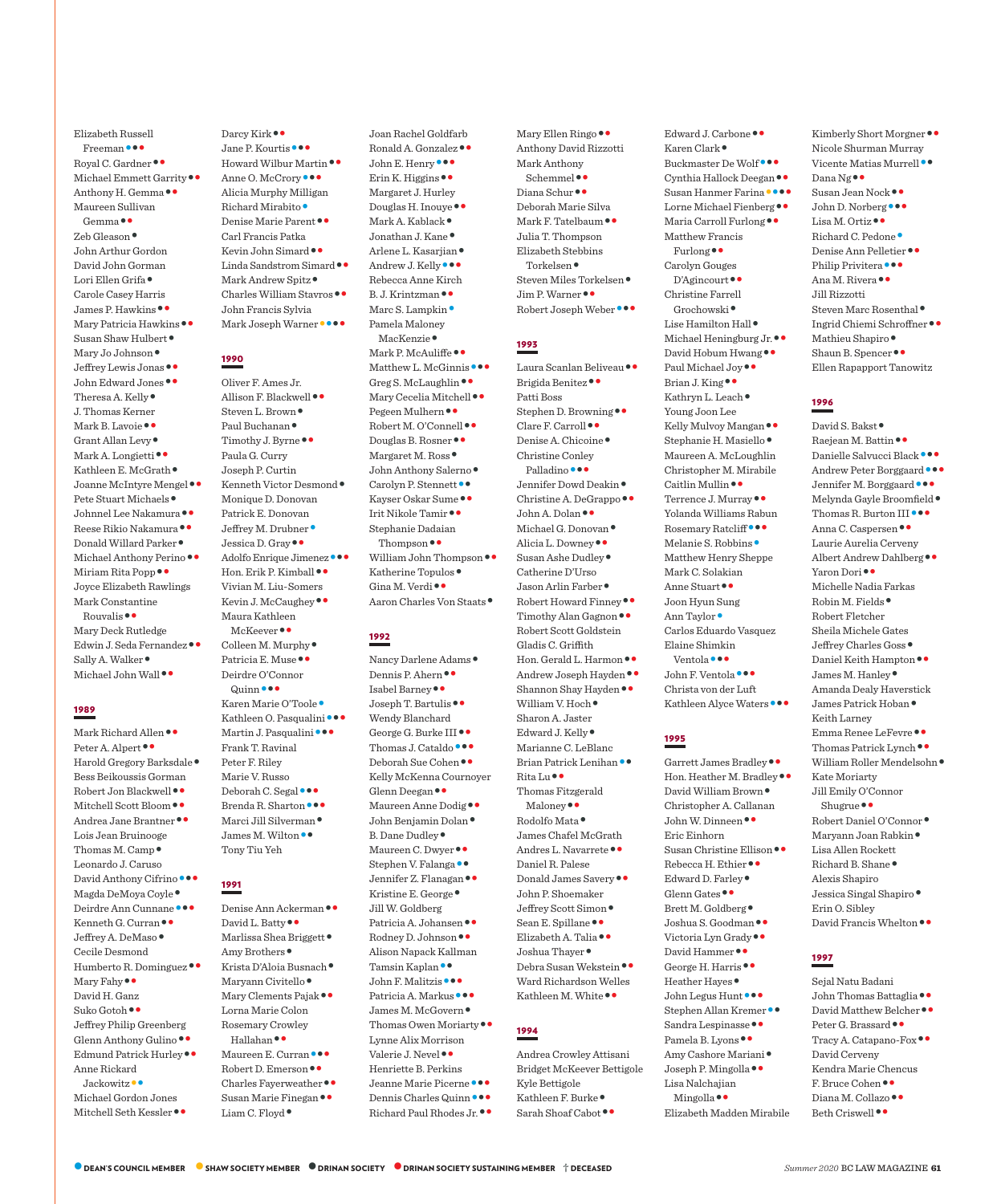Rachel Beth Damelin C. John DeSimone ••<br>Jason E. Dunn ••<br>Nicole R. Hadas •<br>Stuart J. Hamilton •••<br>Laurie Hauber •<br>Mark Stephen Kaduboski ••<br>John James Kavanagh • Christine Alexandra Kelly •••<br>Matthew Joseph Kelly •••<br>Vincent W. Lau •••<br>David Harold London •<br>Cynthia Millsap Zarate ••<br>Joyce Beth Moscarelli •• Laurence Patrick Naughton ••<br>Abigail Sterling Olsen •• Barbara J. Osborne William Thomas Russell• Benjamin Daniel Stevenson Laura M. Twomey ••<br>Sarah E. Walters •

## 1998

Pamela Zorn Adams<br>
Connie Y. Barton<br>
David B. Colleran<br>
Michael Joseph Degulis<br>
Jennifer A. Drohan<br>
Peter Armstrong Egan<br>
Nora E. Field<br>
Nora E. Field<br>
Lisa Denise Gladke<br>
Jenny J. Guzzi<br>
Vanessa Magnanini Guzzi<br>
David Had Peter V. Hogan Christopher Jaap•• Ellen E. Kim Rafael Klotz••• Elaine M. Lynch Sean Patrick Mahoney<br>
Kristen J. Mathews<br>
Vistin MacLean Nesbit<br>
Kathleen Welch Orejuela<br>
Christopher Drake Perry<br>
Christopher Michael Read<br>
Kevin L. Reiner<br>
Meredith Anne Rosenthal<br>
Andrew Jonas Simons<br>
Leslie Faye Wen Su Tara Ann Twomey Amanda Buck Varella• John David Varella•

## 1999

Jane Biondi Jonathan Bryan Brooks••• Marybeth Walsh Chung Nicole Juliette Desharnais ●<br>Peter Andrew Dufour ●<br>Matthew James Feeley ● Meghan Monahan Hart

Young Soo Jo••<br>Hon. Michael A. Krasnow•<br>Amy J. Krusius••<br>Kristin Laura Lentz••<br>Judith Marie Lyons•• Sara Ann Martin Christopher M. McManus ••<br>Christopher H. Murphy ••<br>David Osborne •• Gregory M. O'Shaughnessy• Athina Maria Panayides Sailesh Kanu Patel<br>• Peter John Petrarca<br>• Stephen D. Riden<br>• •• Albert Sebag<br>• Karen A. Shahinian Susan M. Tarrant Christian J. Urbano Douglas Eugene Wance Louise Virginia Witherite Jessica Wolff• Karen Elizabeth Wozniak•• Lincoln M. Wright

## 2000

Cleora S. Anderson •<br>Ashley E. Arroyo-Ferrell ••<br>Mary Liz Brenninkmeyer ••<br>Charmaine Clyde ••<br>Julia K.M. Conlin ••<br>Gregory Paul Connor • Lorie K. Dakessian Michelle Dawn Kalavoda Davis•• John M. Dealy Tamara J. Devieux-Adams Andrew L. Don James P. Dowden<sup>••</sup> Susan M. Flanagan-Cahill Sean Michael Fontes•• Brian P. Frane Kristin C. Garvin James S. Goldman Julie B. Goldman David Moses Jellinek•• Christopher B. Kaczmarek•• Norah Elizabeth Kane-Daly Hannah K. Kiernan• Robert M. Lafferty Hon. Woowon Jay Lee<br>
Danielle L. Meagher<br>
Kevin M. Meagher<br>
Kevin M. Meagher<br>
Kamyar Mehdiyoun<br>
Joseph Justin Mueller<br>
Micole Ciszak Murphy<br>
Jason Northcutt<br>
Jennifer Clark Pearson<br>
Richard C. Rossi<br>
Joseph Edward Ruccio<br> John P. Staunton Meredith Ann Swisher Toiya L. Taylor • •<br>Tamara Lynn Wilson • •

## 2001

Tara N. Auciello<br>• Sina Bahadoran ••<br>Elaine K. Benfield •<br>Bradley G. Bjelke ••<br>Elijah E. Cocks •<br>Matthew A. Corcoran ••<br>Colin C. Durham ••<br>Frances L. Felice •<br>Paul F. Fitzpatrick • Kenneth J. Forton Thomas Edward Gaynor<br>• Samantha Gerlovin<br>•• Kevin Michael Granahan<br>•• Timothy W. Gray Lonnie J. Halpern Alice J. Kang Han Carol E. Head •<br>
Joseph C. Holden •<br>
Linnea D. Holmes ••<br>
Wesley Charles Holmes ••<br>
Eben A. Krim •<br>
Alisha Marie Lee ••<br>
Brennan McDonough •<br>
Louis S. Mercedes • Marguerite Marie Mitchell•• Christopher Michael Morrison • •<br>Bryan A. Nickels • •<br>Jeanne M. Northcutt • • Bryan Lamont Olson Diane N. Rallis ••<br>Matthew M. Robbins •<br>James S. Sanzi •<br>William Sellers •<br>Amy B. Snyder • David Bruno Stadnik Courtney Donlin Trombly•••

## 2002

Reuben B. Ackerman••• Earl Stanley Adams Jr. Eric F. Allendorf Raquel A. Bodner •<br>Jason William Bryan •<br>Loren Anthony Cochran •<br>Matthew P. Cormier ••<br>Rosalynn Hsu Cormier ••<br>Andy DeMayo •<br>Alisa R. Drayton •<br>Ryan Erik Driscoll ••<br>Michael A. Fralin • Adam B. Ghander Anabelle Perez Gray ••<br>Cynthia M. Guizzetti ••<br>Michael J. Hickey ● Scott T. Lashway Anthony Robert Marciano Robert J. O'Keefe ••<br>Joon Park •<br>Jeffrey Scott Ranen •• Douglas A. Sondgeroth Emily L. Walsh•• Cristina M. Woods•

2003 Christine Daly Allendorf Greta LaMountain Biagi •<br>David E. Cole • •<br>Karen L. Crocker • •<br>Joseph M. Donohue •<br>Karen Marie Fikes • Anne M. Grignon Kyle A. Loring •• Erin S. Martino Aloknanda Bose O'Leary<br>•• Keri E. Riemer<br>•• Carla A. Salvucci<br>••• Emily M. Samansky<br>•• Lee Shenker Renee Martinez Sophocles•• Sophocles Michael Sophocles••

## 2004

Ed Amer Sarah E. Amorin Daniel Anstey Thomas R. Ayres ••<br>Elizabeth Costello Bae ••<br>Stephanie W. Berdik •<br>Nathalia Ann Bernardo ••<br>Adam D. Bovilsky ••<br>Anna Nicole Browand •<br>Nathaniel T. Browand •<br>Scott T. Buckley • Raushanah Daniels Tanya H. Goldsmith Jessica R. Graham•• Karen Gyeongmee Hong Lisa K. Hurlbutt Kathryn C. Loring•• Karyl R. Martin Jeremy C. McDiarmid• Melissa Kerchner McDonagh •<br>Brian C. McPeake ••• Jane M. Mogavero Jeffrey Robert Moran•• Deshala T. Murray Kirsten A. Noethen ●<br>David E. O'Leary ●●<br>Rita-Anne O'Neill ●●● Brendan D. O'Shea Michael C. Phillipou Stephanie Gayol Phillipou Tracy Saylor Piatkowski•• James J. Plunkett Sarah Pray Helle Sachse•• Adrienne Schneier Schamberg Christine M. Siscaretti ● Louis M. Tavares Elizabeth Buckey Vandesteeg•• 2005

## Erik G. Barrios

Julia Martinescu Beckley

Rebecca T. Craven •• Ross Eric Firsenbaum• Cara E. Gady Church Dominic A. Gomez•• Elizabeth L. Gunn Andrew C. Hughes Patrick A. Jackson Bradley T. King•• Rebecca A. Koch John Scott Logan• Thomas James Maloney<br>John A. McBrine<br>Stacie M. Moeser<br>Kristin A. Pacio Julia Yonghee Park Joseph C. Perry•• Susan Ellen Schorr• Emily A. Vainieri Rosaline Valcimond • •<br>Carrie N. Vance •

## 2006

Teresa K. Anderson• Jordan I. Brackett Rebecca K. Brink Patricia M. Callanan Kristin Duffy Casavant Todd R. Champeau• Jason Cofield David J. Cohen•• Jaime Rachel Koff Cohen•• Laurel E. Davis• Andrew R. Dennington ●<br>Emily N. Duquette ●●<br>Sharon S. Fry ●●<br>Thomas Edward Hand ●● Jodi K. Hanover Catherine A. Henry<br>Renee A. Latour Brooke L. Manfredi Stephen T. Melnick ••<br>Anthony F. Montaruli •<br>Greg Pakhladzhyan •• Abigail J. Reed Dana L. Robinson• Franklin J. Schwarzer Katherine D. Seib-Keenan•• Benjamin W. Spiess Shoshana E. Stern • •<br>Jessica N. Stokes • • Jihyun Cathie Tak Nisha Cardi Talwar• Kristie A. Tappan•• Victoria E. Thavaseelan Andrew Jay Vasicek••<br>Joseph A. Villani Jr.•• Benjamin J. Voce-Gardner• Daniel V. Ward Eleanor P. Williams •••<br>Jared M. Wood •

## 2007

William F. Appleyard<br/> $\bullet$  Bree Fane Archambault  $\bullet$ Brian P. Bialas Rex King Brown ●●<br>Gerald H. Cahill ●●<br>Esther Chang ●●●<br>William G. Cosmas ● Elizabeth Scheinfeldt Davenny Michael J. Douglas<sup>••</sup> Brian P. Dunphy Michael C. Egan<br>
••<br>
Jeremy David Eggleton<br>
• Jonathan E. English<br>
• Michael Angelo Fazio<br>
• Thomas A. Franklin<br>
• Nathaniel T. Gaede<br>
• Stephen F. Greene<br>
• Hanif Gulamhussein<br>
• Jane C. Harper<br>
• Catherine E. Heitzenrate Timothy A. Landry Michelle B. Limaj••<br>Sandra V. Lora••<br>Julia Monack McLetchie• David E. Mollo-Christensen•• Claire E. Newton• Irene Porokhova Joe Michael Sasanuma•• Luke M. Scheuer Joseph Schott• Christopher T. Stevenson• Arabela Thomas Christina B. Ward Jenny L. Wojewoda

## 2008

Adam Michael Baker••• Christina Queiros Bouchot Simon Benjamin Burce •• Andrew E. Carmichael Mary Elizabeth Cloues<br>
Julie A. Dahlstrom<br>
Jull A. DiGiovanni<br>
Sill A. DiGiovanni<br>
Christine M. Foot<br>
Rebecca A. Haciski<br>
Evan C. Holden<br>
Katherine Bartlett Kimball<br>
Sarah A. Kogel-Smucker<br>
Toni Ann Kruse<br>
Edward B. Lefebv Tavis J. Morello Rafael D. Munoz ●<br>Diana O. Olanipekun ●●<br>Christopher Dean O'Leary ●<br>Colm P. Ryan ●●●<br>Debbie Satyal ● Therese Anne Scheuer Leslie M. Schmidt •••<br>Scott K. Semple •• Andres F. Torres Chandler H. Udo ••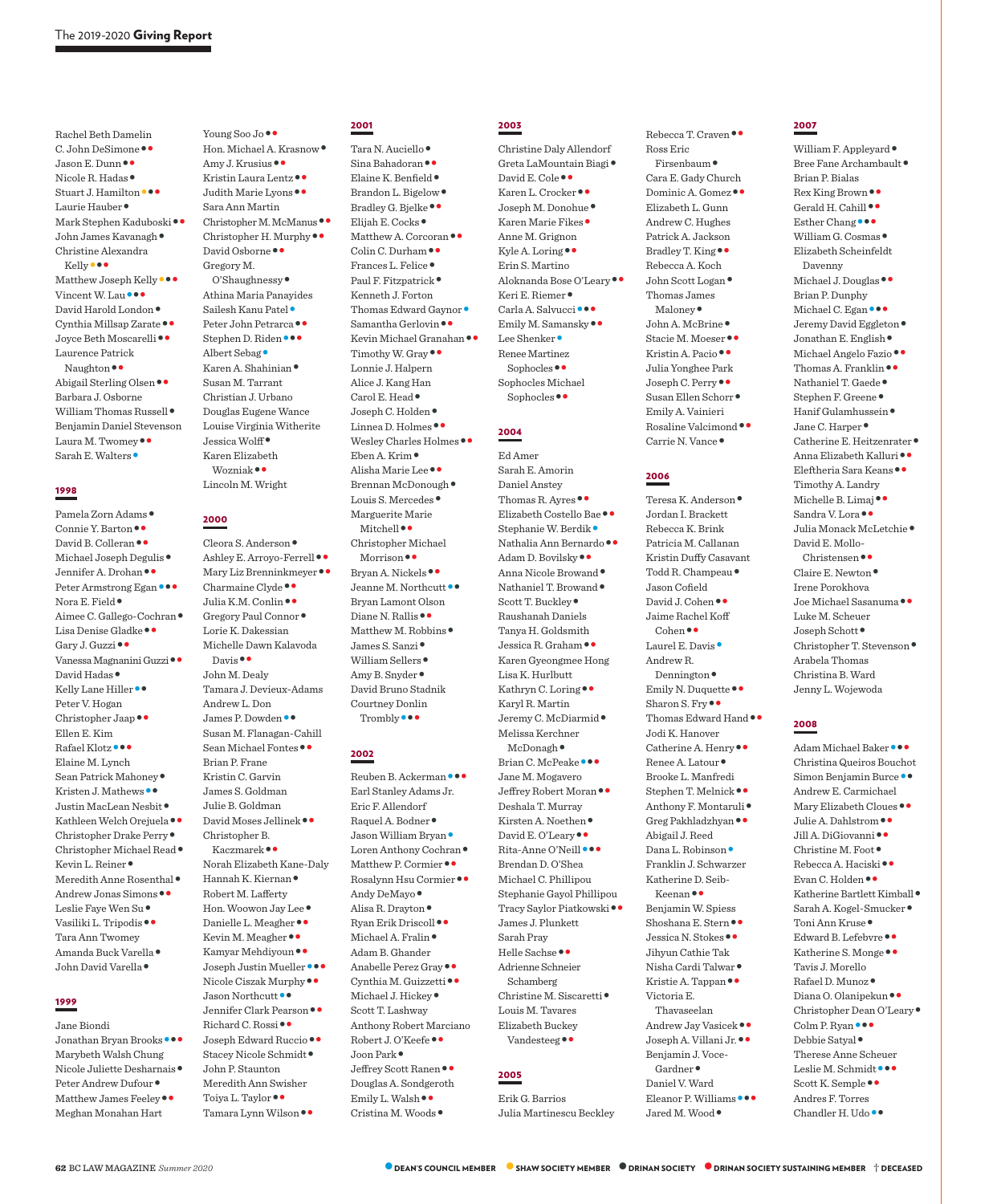## 2009

Jonathan Mark Agudelo Alex A. Andalis• David M. Biele John Paul Bjork Kristin Marie Brandt Jessica N. Carmichael Robert Benjamin Chapman• Meredith Maeve Click Connolly Patrick J. Connolly<br>• Jill R. Damon<br>•• Marissa Dungey<br>•• Arianna Evers<br>••• Meg Mckenzie Feist Stas V. Gayshan• Amelia R. Gray Jaclyn Hillary Grodin Matthew G. Hoisington Jennifer C. Itzkoff• Lindsay T. Jansen Michael N. Javid •• Kyle R. Junik Nicole J. Karlebach Stacie Ann Kosinski John A. Kupiec• Benjamin O. Looker Jane Hill Lovins• Daniel L. McFadden Adam J. McGovern•• Matthew Thomas Murphy•• Jesse Nevarez• Daniel Eisenmann Ostrach Matthew H. Parker•• Rebecca L. Pitman Kelly E. Reardon •• David H. Rho Jed S. Rosenkrantz• Jonathan B. Roses•• Javier F. Stark Carol Vasconcellos • • •<br>Caitlin Elizabeth Vaughn • • Michael Philip Visconti III•• Bradley G. Wilson Daniel J. Wright ••<br>Matthew M. Yospin •

2010

Jessica M. Ball•• Alexander Xavier Berrio Matamoros ••<br>Gregory S. Bombard • Henry R. Bouchot Alexandra Cotter Boudreau• Matthew Joseph Bouillon ohn C. Bronzo Elizabeth Anne Clerkin•• Tobias William Crawford• Mariel S. Dator-Obersheimer• Ana Carolina De La Paz Tiffany Rae Gabrielson Andrew M. Golden Angela M. Guarino••

Julia Whiting Holliday ●<br>Ryan F. Kelley ●●<br>Sakib A. Khan ●<br>Arthur E. Kimball-Stanley ●● Yan Kuznetsov Peter Alexander Laserna•• Sangkee Lee• Matthew Mazzotta Jorge Ernesto Munio•• Peter C. Obersheimer• Daniel P. O'Connor Jessica L. Palumbo• Leslie Dougherty Parker•• Ricardo Brandon Rios• Sergio Rodriguez Jenny Shum • •<br>Nicholas T. Stack • • Duojin Wang Stephanie R. Zaremba

## 2011

Jesse A. Ander Kate C. Billman-Golemme Gregory R. Bradford•• Jennifer Claire Brown Michael L. Day•• Brianne M. Donnelly Anne R. Gordon • • •<br>Brian D. Hern • •<br>Kathryn Kargman Holden •<br>Elizabeth L. Kinsman • • Miki Kawashima Matrician David A. Mawhinney<br>
Matthew B. Meltzer<br>
onathan A. Menkes<br>
Pyan R. Montgomery<br>
Siri E. Nilsson<br>
Tanya F. Otsuka<br>
Kathleen Dyer Parker<br>
Nebra Eichenbaum Perlin<br>
Kelli J. Powell<br>
Christopher E. Queenin<br>
Alexandra W. Reimelt Alana Van Der Mude Rusin Kaitlyn N. Shannon Andrew D. Soliman Lily Lo Wang•

## 2012

Sam Ahmed• Kara B. Amouyal Brendan J. Boyle •<br>Nicholas C. Buttino • •<br>Maya Cheriyan • •<br>Andrew Michael Collins • • James Michael Diaz Michael H. Ding•• Nicholas J. Dominello Timothy E. Donahue• Sean N. Donnelly Benjamin F. Elliott Kathryn R. Harris• Matthew J. Lauring David G. Lim Erin Ruth Macgowan• Katherine A. McAllister

Lisa L. Owens •<br>Robert P. Rudolph • •<br>Priya F. Selvam • Ian M. Shannon Sana Sheikh <sup>●</sup><br>Sheldon Andrew Solow ● Simon Thavaseelan Karen A. VanderMeer

## 2013

Eric Michael Balicky Bryan P. Barash Tyler Z. Bernstein Justin L. Brogden Shawn N. Butte ● Biyun Cao Julia L. Chen• Kimberly T. Chung Timothy P. Connell•• Timothy W. Cook Meagan Angela Durigan Michelle P. Egan• Nancy L. Frigo Robert D. Giannattasio•• Harold T. Hinds Faith A. Hinz•• Hannah T. Joseph Jennifer M. Kent ●<br>Dana Walsh Kumar ●<br>Christina S. Marshall ●<br>Mathilda S. McGee-Tubb ●● Paul D. Momnie Francis D. Murray•• Michael S. Palmisciano Benjamin S. Piper Mackenzie Mango Queenin •<br>Anastasia M. Semel •<br>Gregory L. Silverman •<br>Franklin A. Triffletti ••<br>Laura Stoffel Will ••

## 2014

Jasmin M. Ali Tristan Gans Axelrod• Artyom Byk Lorenzo R. Cabantog Jonathan Joseph Carlone• Brandon Kenneth Dunn Kevin J. Finnerty Nicole M. Fontaine-Dooley Laura E. Gradel<br>• William F. Griffin<br>••• Jennifer L. Hess<br>• Margaret S. Hickey<br>•• Samuel David Jockel Matthew A. Karambelas Jillian Rachel Lenson Mary P. Lentowski••<br>John M. Lerner•• David A. Libardoni William A. McGee •••<br>Jacob Thomas Merkel ••<br>Elizabeth Townsend Mone • Jeffrey D. Pike Dania C. Piscetta Lauren N. Racaniello

Teresita Ramos•• Shane M. Reil Brian J. Reilly ●<br>Blair Mcguire Rinne ●<br>Matthew J. Rogers ● ● Marlin David Rollins Boyd Miguel A. Saldana Christopher K. Schmitt Nora Lawrence Schmitt Molly B. Schranz Brandon S. Shemtob Kathryn M. Sherman Hayley Trahan-Liptak Jason Paul Triplett •• David P. Vitale Jr. Arianne M. Waldron• John A. Wendel Mark E. Woodroffe

## 2015

Stephen Lawrence Bartlett•• Matthew W. Brooks Natalia M. Cabrera Christian Chorba • •<br>Andrew Charles Crawford • •<br>Ethan J. Davis • •<br>Sean Lawson Donahue • • Benjamin N. Ernst Katharine Kelly Foote Maria Mercedes Gaitan Michael R. Garcia•• Quinn R. Hetrick Samuel R. Jones Benjamin H. Levine•• Kaitlin Julia Levine-Brown•• Harrison Adam Levy Julia Carson Lindsey • •<br>Noam Liran • •<br>Ronald W. Makawa •<br>Colleen Maker • Anne Marie Brogan Martin David S. Martin Anthony M. Masero •• Sarah E. McGlaughlin Christopher G. McPherson<br>•• John T. McSweeney<br>• Michaela M. Morr<br>•• Mark Thomas Potash<br>• Jeremy Eliezer Sanders Nathaniel E. Silver Olcott Dillon Smith•• Melanie N. Spector Gregory W. Steiner•• Alaina C. Sullivan

## 2016

Erica Fernandes Andrews Andrew E. Bensson<br>• Clayton W. Brite<br>•• Andrea L. Clavijo<br>•• Andrea L. Clavijo<br>•• Phillip J. Cosmos<br>• Jovalin Dedaj••

Kimberly Lynch Dedaj • •<br>Patrick Driscoll •<br>Colin Edge • •<br>Brian David Fishman •<br>Daniel R. Fishman • • Victoria Catherine Chu Gallagher Matthew D. Hadge<sup>••</sup> Erica Novack Harrington Bryan Harrison•• Laura Christine Joyce Hannah Marie Kalogriopoulos ●<br>John A. Kalogriopoulos ● Julia C. Koch Jacob A. Kuipers• James P. Lobo John P. Lydon •••<br>Meghan L. Morgan ••<br>John P. Quinn ••<br>Peter M. Skeffington ••<br>Peter M. Skeffington ••<br>Andrew W. Smith •• Madeline Ann Stern Franklin Thomas Stockdale Jr. Taisha N. Sturdivant ●<br>Caroline Rose Thibeault ●●<br>W. Christian Vareika ●● Patrick T. Venter

Ross T. Weimer Larissa Warren Whittingham•• Allyson A. Wilkinson Samuel E. Worth

## 2017

Erica L. Boorstein John L. Buchanan ●<br>Jacob Carvalho ●<br>Kendall V. Dacey ●<br>Catherine A. Delanzo ●<br>Mary Katherine Delsener ● Andrew D. Emerson Patrick T. Gaudet ●<br>William E. Gildea ●<br>Keith Guo ●<br>David M. Haber ●<br>Michael Hacker ●<br>Michael Dillon Hanify ●<br>Alexander Jose Hevia ●<br>Yara Kass-Gergi ●<br>Nicholas G. Knoop ● Rodline Louijeune Katharine B. Mitchell<br>• Donald Z. Mykulak<br>• Ruchir Patel<br>• William S. Peifer<br>• Ryan M. Rosenblatt<br>• Maria J. Rouvalis<br>• Claire Elizabeth Schuster Alexandra B. Shalom ●<br>Daniel Strigle ● Dallas Gray Taylor

Jacob J. Thaler<br>• Edwin Joe Torres<br>• David A. Valk<br>• Ramya S. Vallabhaneni<br>• Kaitlin Nora Vigars • Lucy C. Wolf Ji Soo Yoon

## 2018

Katherine Baker•<br>Nicholas Robert Baker• Lucas Benjamin Barrett Ritika Bhakhri ●<br>Chloe S. Booth ●<br>Alana Joy Clark ● Thomas Edward Doyle Yonah Y. Dror<br>• Timothy P. Ford<br>• Christopher S. Garrels<br>• Vaishali Goyal<br>• Matthew B. Janowski<br>• Allison E. Kaye Sean Bernard Kennedy Paul A. Lakkis Justin J. Maloney Jonathan B. Mangel Jennifer I. Moore ●<br>Kathryn Pajak ● Meghan Looney Paresky Alex A. Pena •<br>Janet M. Scognamiglio •<br>Seth Seidman •<br>Leslie Paulette Shaff • Wagner Nataniel Soto Aaron James Staudinger• Kara-Jane Fuller Walker Ginstein Yiman Zhang•

## 2019

Samuel L. Agostini<br>• Michael S. Ahn<br>• Jennifer A. Bowers<br>• Michael Anthony Cavoto<br>• Mitchell Joseph Clough<br>• Colin A. Dilley<br>• Brandon Harris Ferrick<br>• Allison Nicole First Michael J. Foley Jr. •<br>Haley S. Grissom •<br>Todd G. Hobbs • Matthew Kerker Lauren Anne Koster• Anastasia Kourtis Kurkuvelos •<br>Margaret Anthony Leccese •<br>Matthew Eugene Lorini •<br>Kayleigh Erin McGlynn • Thomas Brandon McLaughlin Samantha L. O'Neal• Jeremy Harris Pepper Kianna Shanntel Phillips Xiang Qu• Matthew Alex Sawyer Christina Mary Sonageri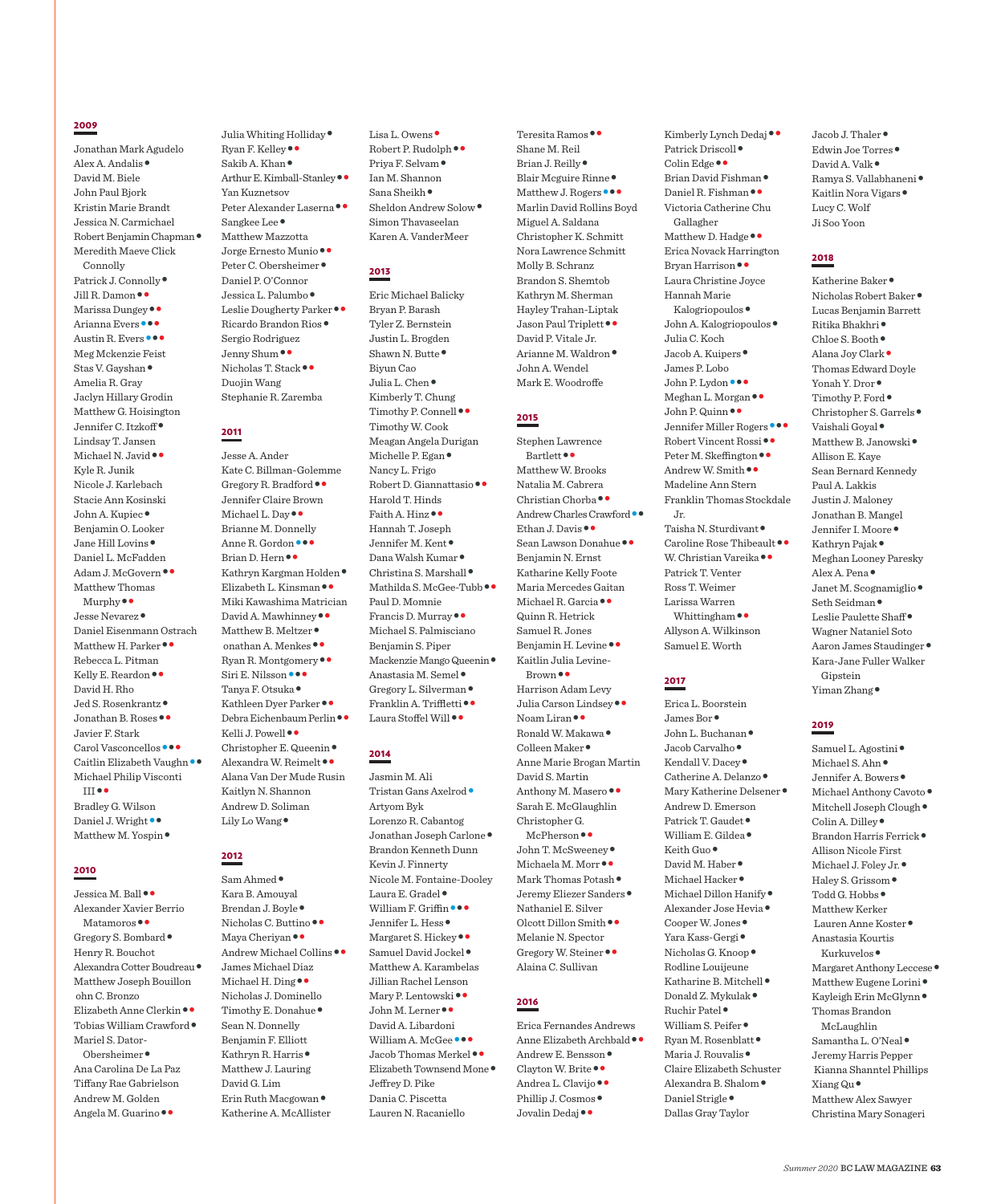# **SHAW SOCIETY**

**Legacy gifts are part of a deeply rooted tradition at Boston College Law School. We proudly honor those alumni and friends who have made a legacy commitment to BC Law and have joined our Shaw Society, named for Joseph Coolidge Shaw, SJ, who helped found Boston College with the University's first legacy gift.**

**Anonymous '75 Anonymous '91 Hugh J. Ault and Martina David-Ault Edward C. Bassett '77 Jill Nexon Berman '78 Roger M. Bougie '62 John F. Bronzo '74 P'10 Susan Vogt '83 and Peter R. '81 Brown John M. Brunner '74 George G. '59 and Sandra Backofen Burke P'92 Joseph H. Burke '72 Thomas J. Carey '65 Kevin Michael Carome ''82 Megan Elizabeth Carroll '92 Phyllis Cela '76 and Gary M. Sidell '77 James A. '68 and Lois J. Champy Robert C. Ciricillo '70 Denis P. Cohen '76 Juan Alexander Concepcion '03 David A. Cooper '76 Don Joseph Julio Cordell '94 Robert V. Costello '69 Julian J. D'Agostine '53 Robert K. Decelles '72 and Mary L. Dupont P'08'06 Susan Giroux Dee '79 Karen G. Del Ponte '83 Paul A. Delory '75 Leonard F. '77 and Geraldine Healy DeLuca Ernest Michael Dichele '78 Edith N. Dinneen '73 Anthony R. '60 and Emily M. DiPietro P'86 Edmund '78 and Colleen Whitty DiSanto Jack A. Donenfeld '76 William G. Donnelly '68**

**Christopher E. Doyle '70 Diane Durgin '74 Susan H. Farina '94 and Dino Farina William F. Farley '69 Robert S. '76 and Mary Ellen Farrington Charles D. Ferris '61 Thomas J. Flaherty '75 Richard M. Gaberman '63 Ellen B. '86 and William F. '81 Grieco Charles J. '59 and Barbara Vazza Gulino P'92'85 Stuart J. Hamilton '97 B. L. Hassenfeld-Rutberg '65 P'92 Norma Jeanne '82 and John A. '82 Herbers John B. Hogan '52 Ruth-Arlene W. Howe '74 Ellen S. '75 and Jeffrey G. Huvelle John J. Isaza '89 Anne Rickard Jackowitz '89 P'21 John A. Johnson '60 Anne P. Jones '61 Matthew J. Kelly '97 and Christine Kelly '97 Raymond J. Kenney Jr. '58 Gene S. Kupferschmid John C. Lacy '48 Dennis A. Lalli '77 James P. Laughlin '77 Stephen J. Laurent '74 Edward R. '71 and Patricia M. Leahy Edward A. '67 and Anna M. Lenz Gary P. '70 and Janet L. Lilienthal Stephen G. Lioce '87 Thomas T. Lonardo '73 Edward J. Loughman '93 Joan Lukey '74 and Philip D. Stevenson**

**William J. Lundregan '67 P'93'96 Thomas E. Lynch III '77 P '00 James E. McDermott '80 and Sharon A. Bazarian P '13'09'07 Charles S. McLaughlin '74 Mary Hallisey McNamara Christopher G. Mehne '77 Robert C. Mendelson '80 James M. '73 and Lisa K. Micali Mark C. Michalowski '85 Elwynn J. Miller '60 John N. Montalbano L'80 John T. Montgomery '75 P'06'11 Pamelee Murphy Donald W. Northrup '66 Jo Ellen '79 and Enrique Ojeda Peter A. Pavarini '77 Michael J. '77 and Christine Puzo P'08'08'02'00 James F. '58 and Helen Wood Queenan Jr. Sander A. Rikleen '76 and Lauren Stiller Rikleen '79 Christine P. Ritch '87 Hon. William P. Robinson III '75 P'00 Anne Rogers '77 and John Simpson S. Jane Rose '77 Lawrence A. '58 and Lois Ruttman Jeffrey S. Sabin '77 Alan I. Saltman '73 Kitt '77 and Heather B. Sawitsky Herbert J. Schneider '64 Marianne D. Short '76 and Raymond L. Skowyra Jr. P'05 Leonard E. Sienko Jr. '77 Hon. Mitchell J. Sikora '69 Jeffrey P. Somers '68 Lawrence O. Spaulding '72 Paul E. Sullivan '69 Robert E. Sullivan '66 William C. Sullivan '68**

**John A. Tarantino '81 P'12 Peter W. Thoms '68 and Abby Colihan Margaret A. Travers '69 Joseph M. Vanek '87 P'19 Barry Jay Ward '78 Mark Joseph Warner '89 P'21'19'18'15 Jody Pullen Williams '83 David Wirth Mark D. Wiseman 86 P'18 and Catherine L. Baumann '88 P'18 Douglas L. Wisner '78 Audrey L. Yee '85**

## **DECEASED**

**Francis X. Ahearn '43 Salvatore E. Aloisi '34 Adolph N. Anderson '53 Ruth Frances Anderson George Ankeles '35 Joseph C. Barry '47 Theophile J. Bernhardt '49 Robert W. Blakeney '52 Barbara Bougie Edward G. Boyle '49 Russell E. Brennan '34 Philip H. R. Cahill '48 Marie C. Chisholm William F. Chisholm '35 Walter E. Clark '49 Mary F. Costello '79 Julian J. D'Agostine '53 P'14 Jerry A. DiNardo '52 John H. Doermann '56 James E. Dowd '49 Lawrence J. Fitzgerald '47 Lawrence S. Flaherty '47 Christopher J. Flynn '52 Daniel A. Healy '48 John J. C. Herlihy '49 P'81'90 Daniel G. Holland '44**

**Justin P. Hughes '70 George P. Khouri '51 John Kieran John C. Lacy '48 Jane Tobin Lundregan 67 P'93'96 James J. Marcellino '68 John F. McCarty '54 Therese H. McCarty Paul J. McNamara '65 Elwynn J. Miller '60 Hon. Paul V. Mullaney '48 P'74 Helen M. Murphy Neale D. Murphy '55 P'73 Raymond F. Murphy '61 Enid Nelson John D. Nelson Jr. Denise O'Brien '78 Richard Daniel Packenham '78 Francis W. Phelan '33 Estate of Albert R. Pitcoff Rita L. Pitcoff Kathryn Conway Preyer Mary B. Radwick Joseph Rogers '41 Ruth C. Ryan V. Frederi Sano John H. Schaaf '51 Alfred Schwartz Thomas H. Seaver '49 Patricia R. Shea William G. Shea '48 George Shrigley '38 Ella M. Stevens Harold A. Stevens '36 Helen Jane Sullivan Walter F. Sullivan '47 P'66 Tedd J. Syak '35 F. J. Thompson '35 James F. Travers '49 David R. White '49 William T. White '50**

**Rosemary Howard**

Christopher Ferren Warner• Jenna Michelle Weissman• Ryan T. Welwood

## 2020

Molly K. Agostinelli Keshav Ahuja Monica Hope Allard Meaghan P. Annett Jacob P. Ascoli Sean Attwood Matthew F. Bailey Abigail W. Balfour Monica D. Barton Lauren Elizabeth Beausoleil Bradfield E. Biggers Ariel G. Borgendale

Daniel J. Brutti Laura Burlot Regine Sarah Capungan Sarah E. Carlow Robyn S. Casper Zhen Zhen Chen Maya Cherayil Heidi J. Chu Reilly Clark

Emma M. Coffey Hannah G. Cohen Bria Alexys Coleman Kerry Collins Kevin B. Collins Katerina S. Colon Cordero Annika B. Conrad David Cotrone John S. Craig

Michael C. Curran Kimberly L. Cyrus Nathan A. Davison Natali De Corso Hannah Siobhan Deegan Hannah M. Dodge Sarah L. Doelger Garrison Doodlesack Ezra D. Dunkle-Polier

Christopher Michael Durham Dean Austin Elwell Eric T. Emerson Caroline B. Enright Jonathan W. Fazzino Michael G. Feblowitz Kevin J. Federation Rachel M. Feit Daniel W. Fitzpatrick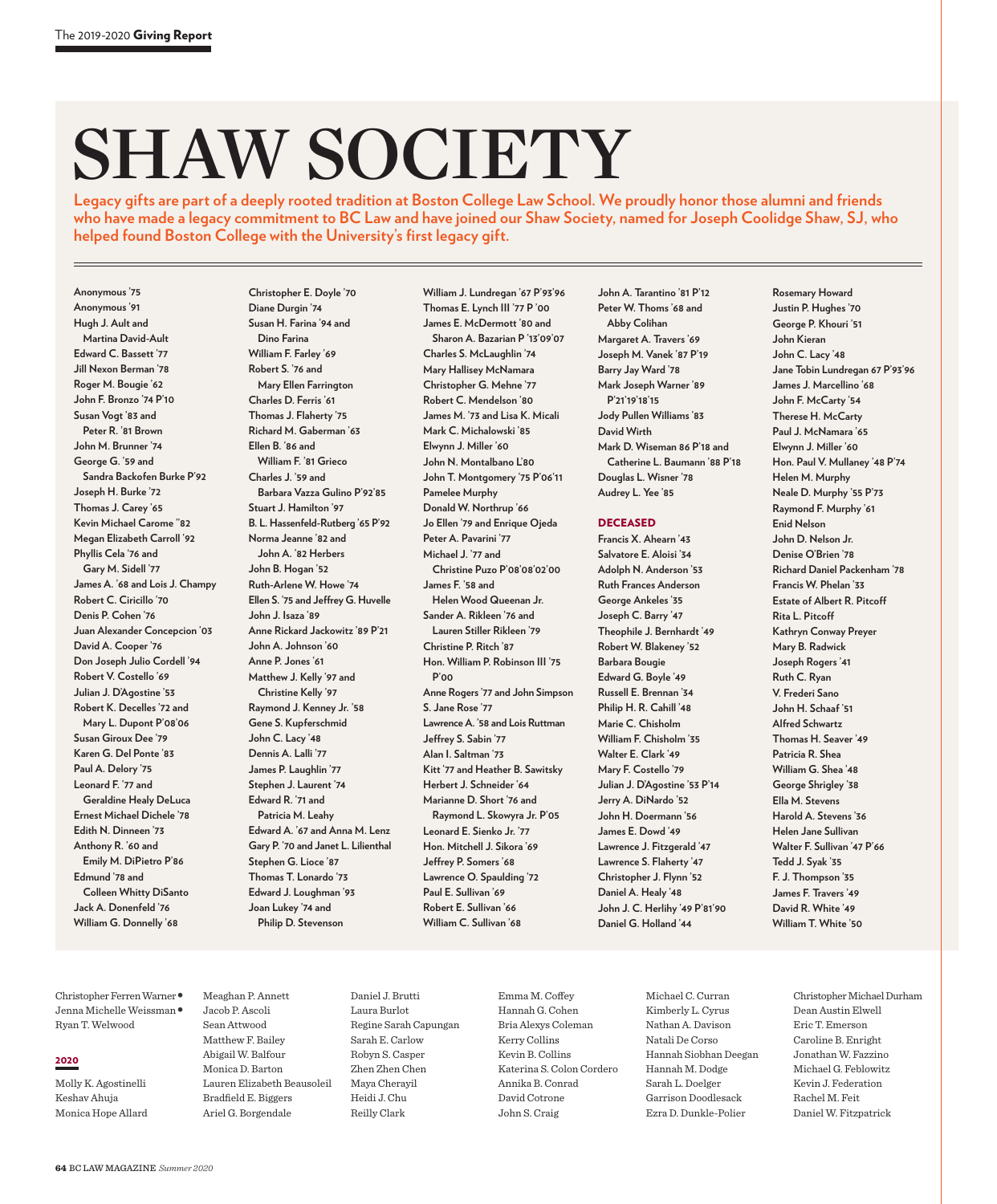Olivia G. Flynn Courtney R. Foley Lucas Joseph Follett John Foster Joshua M. Friedman Jillian R. Friedmann Gabriel Frumkin Brann G. Gallagher Kent Coleman Gay Benjamin O. Gilbert Jonathan D. Girard Paul L. Goldsmith Antonio M. Gonzalez Cody S. Goodwin Haylie Gordon Makena Granger Christina C. Green Benjamin R. Grossman Atilla Habip Emma K. Hackley-Baker Janine Alexandria Hanrahan Michael J. Harris Timothy J. Hartwell Benjamin J. Haspel Kinsy S. Hassan-Ali McKenna K. Heath Tyler A. Hendricks Caroline E. Holliday Logan D. Hovie Eric J. Jepeal George R. Kafkas Virginia G. Kain Erica K. Kim Helen K. Kim Jason Kim Martha A. Koroshetz Milan G. Kumar Isaac S. Lederman Bumjoon Lee Katherine K. Lee Mark Leonhard Jr. Michael E. Leshen Anna E. L'Hommedieu Zhengxin Liu Mary M. Lorenzo Marlene B. Magit Brian J. Mahoney II Gina R. Makarem Lauren E. Mankowski Virginia M. Manoyan Mason R. Marek Matthew S. Maricic Spencer Mathews Emma D. McBride Meredith Anne McCaffrey Audrey E. McQuade Allison Elizabeth McTague Madison L. McWithey Max Meglio Nickolas I. Merrill Eric S. Meyer Avery J. Minor Michael P. Molstad Sarah Katherine Moore Patrick C. O'Brien Acacia T. Olschwang Annika K. Olson Katherine Ellen Petrino

Ashley A. Petrow Phillip M. Popkin Jacqueline M. Price Rebecca Rabinowitz Erin E. Regan Justin Thomas Rheingold Mikaela Alexa Rice Brooks L. Robinson David J. Romanow Blake A. Rowe Joseph Salvatore Eric Schmid Connie C. Shen Eric Sherman Brandon J. Sloane Matthew J. Smith Henry Joseph Spalding Audrey R. Sparschu Samantha Maureen Spellman Su Kyung Suh Roya S. Tabibi Pippa L. Temple Lauren Thomas Samuel D. Thomas Anton Tikhomirov Hugh Tra Alyson P. Tseng Amber Rae Volz Eliza S. Walker Yuxuan Wang Connor A. Weber Julia M. Whall Samuel J. Wichman Claire E. Wolter Erin E. York• Meg Ziegler

## **STUDENTS**

Nicole Arata Alexandra Babkowski Trenton Bonk Jonathan Boyarsky Evelyn Jackson Steven Levy• Maxwell Passas Lexie Rae Pereira Rebecca Powell Eric Schumacher Marija Tesla

## FRIENDS

Max Abelson Abbey Aborn ••• Amy Peck Abraham Jesse M. Abraham Sarah Abram Gordon Achtermann Christine Ackerman<br>•• Elizabeth Willard Adams<br>• Lydia W. Adelfio<br>•• Joshua D. Adelson<br>•• William J. Adler Elizabeth Hileman Ahern Mary E. Ahern ••

Jongmee Ahn ●<br>Joseph C. Ahn ●<br>Nourr Al Mosawy ● Julie Albright Margaret Albright Richard N. Alexander•• Sandra L. Alfano• Penelope Allen-Baltera Oguz Alpoge Hala Al-Sarraf• Elizabeth S. Ames Filippa Marullo Anzalone•• Christine L. Arata Ben Armour Beverly A. Armour•• David Attisani Eleanor Auchincloss Anthony J. Augustine Armand J. Augustine Julia M. Augustine Lisa Augustine Marlene Augustine Noel J. Augustyn ••<br>Hugh J. Ault ••• Christine Auriemma Mark Auriemma Maria Baccari •• Andres Bachelet Robert Bagnall• Delmer G. Bailey James D. Bailey Michael E. Bailey Thomas Bailey Rosemary Baldwin Rodney Ball Marcia Sager Balter•• Victor N. Baltera Theresa Kelly Banash • •<br>Elizabeth Bannigan • • •<br>Patrick Bannon • Henrietta Barassi Lynn Barenberg Elena L. Barnabei •<br>Katherine F. Barnico • •<br>Paulo Barrozo • • Michaela Barry Kimberly A. Battaglia<br>
Lyn M. Batty<br>
Harold Beals III<br>
Thomas J. Beaumont<br>
Robert Bechek<br>
Karen J. Beckman<br>
Sharon L. Beckman<br>
Sharon L. Beckman<br>
John Belardo<br>
David A. Benfield<br>
David A. Benfield<br>
Michael Berdik<br>
Michael Frauke Berman Karen Berry • •<br>Ann M. Bevilacqua • • • Bruce A. Bial Lisa R. Bial Robert Bigelow Mary Sarah Bilder<br>•• Brian R. Black Sayoko Blodgett-Ford

Christina Bloom •••<br>Laurie M. Bloom ••<br>Susan Blumenthal ••<br>Brett Bodner • Sydney Bolling Rachella Mac Bolton ••<br>Elisabeth Nystrom Bonnier •<br>Johan Bonnier •<br>Karl-Adam Bonnier •<br>Lisen Bonnier •<br>Matias Bonnier •<br>Tor Bonnier •<br>Tor Bonnier • Paul Bottomley Susan Bottomley Carrie Boyersmith Cheryl Bratt ••<br>Ingrid R Vestner Brice ••<br>Margaret Bridge • Thomas Briody Andrew Sammons Broderick Katherine S. Broderick Gail-Ann Brodeur••<br>Mark S. Brodin•• Robert E. Brooker III Shelley Brown-Gianino••<br>Bruce Brumberg•• Erika Bruno Frederick O. Buckley Nicole M. Buckley• Sandra Backofen Burke•••• Allie Burns MaryBeth N. Bush Michael Busnach• Nancy Butkus Beth A. Byrne• Francis Byrne Charles C. Cabot III ••<br>Edward M. Caminiti •••<br>Cynthia T. Camp • Robert Campbell Andréa J. Carbone<br>•• Ralph A. Cardamone<br>• Yvonne N. Cardamone<br>• Susanne Cardoza Brian Carlow Ramona Carlow Philip Carlson Deborah Carpenter•• Charles Carver Paula Carver Nancy Casazzone •<br>Ralph Casazzone •<br>Linda J. Casey • Erik Morris Westby Caspersen • •<br>R. Michael Cassidy • • • Eduardo Camilo Castellon Stacey G. Cataldo ••• F. L. Cavise Meryl Newman Cedar<br>•• Diane T. Chamberlain<br>Lois J. Champy Mark Andrew Chapleau Paul A. Chernoff• Hui Chuan Chiang

Childers •••<br>Sheryl Ann Cifrino ••• Jamison Citron Clementina Randillo Clifford • •<br>Shea A. Cochran •<br>Fred Howard Cohen • •<br>Prof. Jeffrey Cohen • •<br>Pamela Mayro Cohen • • Mary Elizabeth Coleman •••<br>Abby Colihan •• Dorothy Commons Donna West Conlon Nancy J. Connolly<br>• Kathleen M. Connors<br>•• Susan Cooksley<br>•• Jeaneen M. Coolbroth<br>• Barbara Cooney<br>••• John D. Cooney<br>•••<br>Daniel R. Coquillette Judith Rosamund Coquillette•• Ruth Guyan Cortese Janet A. Costello •<br>Sarah G. Cotter • Carolyn C. Coughlin Robin A. Coyne ●●<br>Deborah Allard Crane ●●<br>Hon. John C. Cratsley ● Hon. Geraldine M. Creedon• Karen Creedon Gina S. Cresto Jacqueline Crittenberger-Geissler<br>• Charles E. Crockett<br>•• Patrick M. Curley<br>••• Frances A. Curran Andrew Cutler Randi Gilbert Cutler Kimberly L. Dacier • • •<br>Paul T. Dacier • • • Joyce M. Dailey Mark Daniel Linda M. Daniels Ralph Stephen Daniels Thomas F. Darden II Ronald M. Davids<br>Dianne P. Davis<br>•• Corynne Dech Anthony Angelo DeCorso •<br>Mina DeCorso •<br>Timothy J. Dee •••<br>Nair Del Vecchio • • Susan Delarm-Sandman Paula Delory • •<br>Brenda Delsener • •<br>Eugene Delsener • • Geraldine Healy DeLuca••• Ashley Deng John Desmond Lisa Allard DiBrigida Karen Dickerson•• Charlotte J. Dickson-Mysliwicz

Anne Fairbanks

Antonia Diener •<br>W. Brian Dobbins •••<br>Lorraine Dolan •<br>Erica Dominitz ••<br>Michael Dominy ••• Heather Don Deborah Donahue• Devon Martindale Donohue •<br>Pamela Donohue ••<br>Trish Donohue ••<br>Mary-Beth C. Donovan •<br>Kathleen Mary Douglas ••<br>Susan T. Dowling ••<br>Nancy Downs •••<br>Howard I. Dreises ••<br>Paula K. Driscoll •• Rachael Dugan Nancy J. Dunham William Lee H. Dunham Mary L. Dupont••••<br>Charlotte Durot•• Asani Edmunds Dale Craig Edmunds Patricia B. Egan • •<br>Tania Gilde Egan • • • Harry Edward Ekblom Jr. John G. Elligers<br>
Hope G. Ellis<br>
Jeanette Lane Emerson<br>
Thomas J. Engelman<br>
Elizabeth L. Engstrom<br>
David L. Evans<br>
Margaret M. Falanga<br>
Margaret M. Falanga<br>
Virike Falkenberg<br>
Daniel Farbman<br>
Dino Farina<br>
Dino Farina<br>
Mary Rick And Randi Feld Barbara L. Feldstein ••<br>Susan Fentin ••• Jan Ferguson Richard Ferris Nina Sing Fialkow• Michelle Fiddler Joan Fink•• John Reid Fitzgerald Kwan Kew Lai FitzGibbon•• Scott T. FitzGibbon•• Michael Fitzpatrick Stacy Fitzpatrick Kathleen A. Flanagan<br>•• Judith L. Fleischman<br>•• Sally J. Flynn<br>••<br>Reginald Foster<br>•• Jeffrey R. Fox<br>•• Elam Mangum Freeman Jennie Fuehrer•• LuAnn M. Gabel Thomas E. Gabel Elizabeth Gaberman•• Linda S. Gaglione• Paul S. Gallo••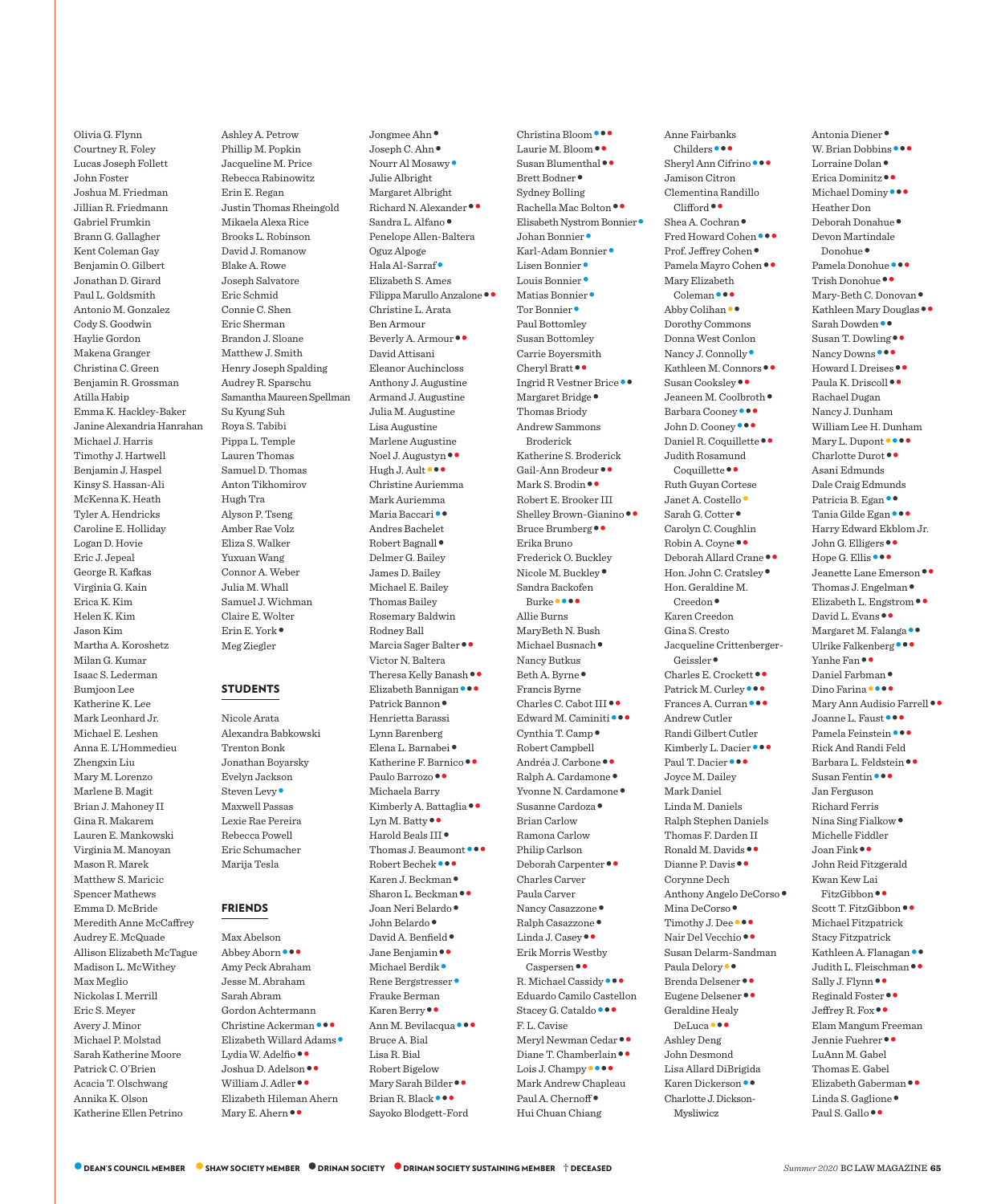Jane D. Gannon ••• Joel P. Gardiner Judith Vessot Gardiner Michelle T. Geaney Gail Kleven Gelb• Brian Kenneth Gelinne Deirdre M. Gelinne Katherine McCarthy Gelinne Teresa Margaret Gelinne Ronald M Gellmann Lawrence H. Gennari••<br>Patricia K. Gibbons••<br>Phyllis Giedgowd •• Hon. Edward M. Ginsburg•• Jane Kent Gionfriddo Eileen Glasheen • •<br>Andrea Glovsky •<br>Jody R. Gold • Michael J. Goldberg Susan Gooen Crosby Goshgarian Jr. Florence B. Goshgarian Richard M. Gosman•••<br>Lori A. Goss• Monica Graham James L. Gray••<br>Rex H. Green• Richard Greenberg Richard B. Greenberg ••<br>Barbara K. Griesinger •• Margaret Grignon Michelle L. Grossfield • David A. Guadagnoli Angela Gudeman Barbara Valetta Guglielminotti Karen L. Guidi•• Aina M. Gutierrez William E. Hadge ●<br>Harry Hadiaris ●●<br>Hiba Hafiz ●<br>Donna L. Hale ●● Lacey Hale Rosie Hale Eric Hall ●<br>Chris C. Haller ●<br>Lucy Halperin ●●<br>Eileen T. Hamilton ●●<br>Patricia Hamilton ●● Pamela Piliero Harrington Scott Harshbarger Dean M. Hashimoto $\bullet\bullet$ Matthew H. Haverstick Elisa Heinz Eric Heinz Peter Heinz Edith D. Henderson ••<br>Brooke Heraty •<br>Sheila Hicinbothem ••<br>Thomas Hiller ••<br>David Hillinger ••<br>Michael Hillinger ••<br>Michael Hillinger ••<br>Elizabeth L. Hobart •••<br>Janet Hodos •<br>Mark Holliday •

Mary Holliday<br>• Kari Elisabeth Hong<br>• Elizabeth A. Hopkins<br>• Robert M. Houghteling<br>• Diane Howard<br>• Theodore H. Howe<br>•••••• Dan Howlett Sarah Lessels Hsieh •<br>Mary P. Hughes •<br>Linette Z. Hunt • •• Ilana Hurwitz Christina J. Hwang•<br>Ji Young Hwang••<br>Emilie Hyams••• Jennifer Ioli Marcia Ishizuka •<br>Nobuhisa Ishizuka • Judith R. Jacobi Maryann Jalkut<sup>•••</sup> Meg James Michael Theodore James<br>• Suzanne Jantzen<br>• Patricia Jaroch<br>• Ellen A. Jawitz<br>• Michael Jellinek<br>• Susan E. Jensen<br>• William C. Johansen<br>•• Christina Johnson Diane R. Johnson<br>Stephen A. Johnson<br>Marcie M. Jonas Cary Jones Jr. Mary Ellen Jones • •<br>Renee M. Jones • •<br>Elaine O'Connell Jordan • • Laura L. Jordan Jeanne Joy•• James Kallman John C. Kane Jr. Daniel Kanstroom•• Glenn S. Kaplan•• Lynn Brown Kargman Mary Fay Kattman Michael Kattman Jonathan Katz••<br>Pamela L. Kavanagh •<br>Laura Kaye •<br>Eoghan Keenan •• Elisabeth A. Keller Gina Maria Kelly • •<br>Kathleen Kelly •<br>Gail Kendall • •<br>Martha Dawson Kennedy • • Caroline Kenney Carolyn A. Kent •<br>Nathaniel D. Kenyon • Kathy B. Kerry Anatole Klebanow•• Elizabeth Smith Klein••• Karlys Kline••• Steven Koh Peter Kongkasem ••• Phyllis Gartner Korff Robin L. Kornegay-Rougeau••• Edward Kosinski Andrea Green Kosloff• John E. Koster•

Pamela Koster •<br>• Nicholas F. Kourtis • ••<br>• Vicki P. Kozak • •<br>David Kravitz • •<br>Linda Reale Kremer •<br>• Robert Krieger • • • Kim K. Kristoff Cem Kus Mary H. La Fiura<sup>•••</sup> Micaela Cashman Lansinger + Cashman Family Kathy Laufer Therese Lawless ••• Frances Le Patricia M. Leahy<br>••• Joan A. Leake ••<br>Marcia Jean Leander<br>•• Sarah Lederman<br>•• Seth Lederman Chaejin Lee Patricia Legere • •<br>Christopher M. Leich • Theresa M. Lemaire Diana Lenkowsky •••<br>Aaron H. Lentz••<br>Anna M. Lenz•••<br>Margery R. Leslie••• Richard J. Levin Margaret Levy •<br>Steven Lew • •<br>Betty Liao • • • Carol Liebman Benjamin Patrick Ligas•• Adam Lim George Peter Lindsay Steven J. Linehan• Jacqueline Girardi Lira Joseph P. Liu••<br>Margit Livingston•• Andrew Hardner Logan Carrie McGilvery Logan•<br>Dolores M. Lombardi•• Margaret F. Lombardi Norman R. Lombardi William R. Lordi<sup>••</sup> Carolyn Lucca Kevin L. Lucca Mark Lucca Kathryn Leigh Lucey<br>•• Anne Chelkowski Lydon<br>•• Kathleen Anne Lynch<br>•• Daniel A. Lyons<br>•• Cheryl Butler Macdonald Jane Hess Macdonald • •<br>Stuart J. MacFarlane • • • Kenneth MacKenzie Ray Madoff•••<br>Lorraine Maffei ••••<br>Jane E. Maher • Marlene Malamy Mary Kennedy Maloney•• Susan Malster Marcie Andres Mandell<br>• Stacey Mandell<br>• James J. Mangan<br>• John Mariani<br>• Margarita Marin-Dale<br>•

Kevin H. Marino •<br>Rita Marino • Rebecca Matthews Sara Elizabeth Mawhinney • •<br>Mary McAuliffe • • Brett C. McCarty Joanna McClinton William A. McCormack Patricia A. McCoy••<br>Fileen McDonough ••<br>Kathleen A. McElaney •<br>Lucille McGinness •<br>Linda Susan McGinnis ••• Megan McGlinchey Sally McHale •••<br>Patricia M. McInerney • Caroline M. McLaughlin Slade H. McLaughlin Emily McManus Jennifer S. McManus ••<br>Judy McMorrow • • Vicki McMullin Shawn D. McShay• Elisabeth J. Medvedow June C. Meehan •••<br>Philip Messier •• Karen G. Meyer Mark W. Meyer Patricia Michaels• Nancy E. J. Michalowski<br>••• Christopher Michelsen<br>•• Kathleen Michelsen<br>•• Craig H. Middlebrook<br>•• Hilary Anne Midon<br>•• Therese M. Mierswa Cruz Millan Linda Chamberlain Miller•• Stephen W. Miller• Rita Lombardi Minahan Alan D. Minuskin•• Sarah Molhan Valerie A. Montalbano ••<br>Kristin Montgomery •• Amy B. Mooney Emily Mooney Richard Walter Morgner Jr.•• Barbara A. Moriarty•• William C. Morrison Cornelius J. Moynihan Jr.••<br>Miriam Moynihan ••<br>Allison Mueller ••• Charles Macklin Mueller Alice B. Muh• John E. Mulligan Nancy Mulligan Amelia M. Murphy Glenn E. Murphy •• Jane B. Murphy Pamelee Murphy ••••<br>Patricia Jean Murphy • Patrick Murphy Terence Michael Murphy Mary T. Myers Myriam Raynier Neil••

Regina Nelson Rev. Sarah E. Newhall Martin J. Newhouse Nancy J. Newhouse Marcia A. Newman<br>Susan Nicastro<br>David A. Nicholas Charlotte J. Noerdlinger Susan Noerdlinger Jean Notis-McConarty Mary P. Noucas Duncan T. O'Brien Amy O'Connor•<br>Ronnie J. O'Connor• John William Odell Thomas L. P. O'Donnell Anne Myung Oh••••<br>Andrea O'Halloran••• Scott Ohashi Enrique Ojeda ••••<br>Harold A. Olsen ••<br>David S. Olson •• Karen Olson Sheila F. Olson••<br>Miss Lauren Omartian• Lynn Rittmaster O'Mealia••• Maureen O'Meara Caitlin Oneill Carsten Otto•• Hon. Robert Ovoian Wayne Owen •• Rebekah Page Robert Pajak • •<br>James E. Paquette Jr. • • Farrah Paracha Haley Parker Anthony C. Passaretti• Delinda Passas Maxwell Passas Paula Coolsaet Paul<br>
• Laura Sass Peabody<br>
• William K. Penning<br>
• Joseph Peplowski<br>
• Wendy Goodwin Pereira<br>
• Wendy Goodwin Pereira<br>
• Mad F. Perju<br>
• Jonah Perlin<br>
• Jonah Perlin<br>
• Sylvia Kimball Perry<br>
• Joseph A. Pet Dale Phillips Adam Piatkowski•• John Pinsky Renata Pinto Mary Plantamura Michael G. Plantamura Ann M. Plater••<br>Zygmunt J.B. Plater••<br>Betty A. Pomerleau<br>••<br>Brenda M. Popeo•••<br>Amy Portnoy Norman Posner Michelle Powell

Samantha Powell Elizabeth R. Powers<br>•• Anne M. Prensner<br>•• Ivor Pritchard<br>•• Toni-Ann Privitera<br>•••• Carol Puisner<br>•••<br>Christine Marie Puzo Sarah Pykkonen Barry Quinn Brian JM Quinn ••<br>Patrick T. Quinn ••• Dmitri Rabin Dereck Rabun Robert Rao •<br>Teresa R. Rao •<br>Jerome L. Rappaport • •<br>Phyllis Rappaport • •<br>Martin R. Raskin • • Kristen Sorensen Raskopf••<br>Pamela M. Rattet ••• Brittany Nicole Readel Tara Lynne Redmond C. Robert Reetz ● Emily Reiling Ruth G. Reilly•• Kenneth L. Renkens Allan S. Reynolds•• Baylee Gweneth Reynolds Monica Reynolds Laurel A. Ricciardelli•• Julia Rice Del F. Richmond ●<br>Jonathan Riehle ●●<br>Kathleen A. Riley ● Michael Joseph Riley Patricia C. Riley ••<br>Diane M. Ring ••<br>Brett A. Robbins • Christopher Marshal Robbins •<br>Annette R. Roberts • • • Paul Robinson Martha Clement Rochford• Marco A. Rodriguez Janice Rojas• Renato Rojas• Alan Jay Rom•• Joy B. Rosen• Peter N. Rosenberg• Ellen Rosenblatt Lori Rosenblum<br>•• Sarah Roth<br>•• Sharon F. Roth<br>•• Jean Rouda<br>•• Vincent D. Rougeau<br>•• Cynthia Rouvalis<br>•• Larry Rowe<br>• Thomas Ruane Susan Rudolph•• Robin Rue Daniel M. Rugg Hallie Rogers Rugg Juan Pablo Ruiz Carmenza Ruiz-SIlva Mary Ellen Russell

Peter F. Russell